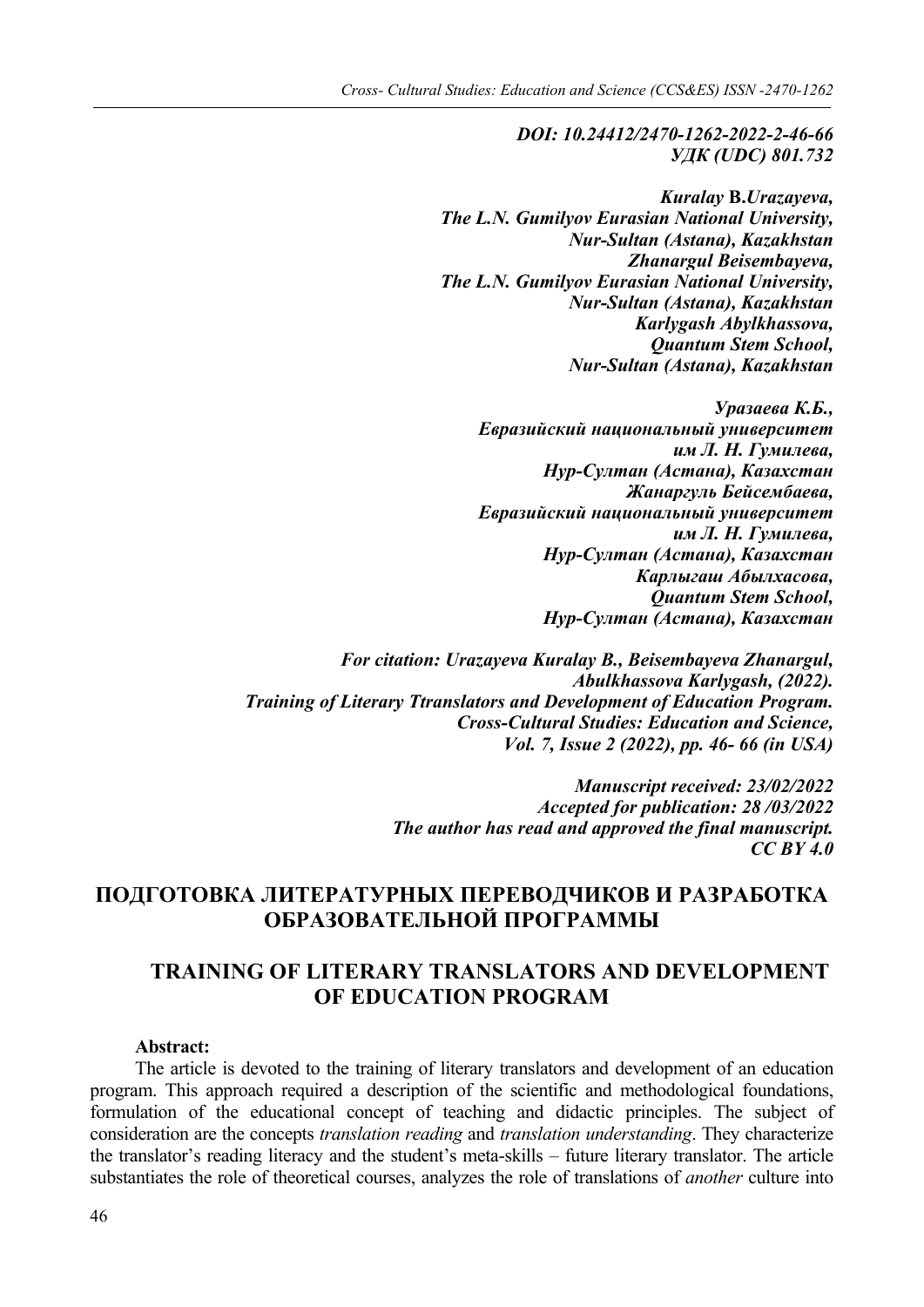the Russian and native languages, ways of forming academic and educational metaknowledge and metacompetences of a translator as a linguocultural, rhetorical, and linguistic personality.

The use of taxonomic, textological, comparative- typological methods, discursive (neorhetorical) approach has shown the importance of theoretical courses for developing basic and professional student competencies, designing the learning situation as an effective communication, the content and methods of forming translation reading and translation understanding of the text. The communicative approach is used to form the student's idio-speech behavior, designing speech actions in receptive and productive terms. The use of a neo-rhetorical approach is justified from the standpoint of the formation of students' skills in interpreting, updating and arguing the text.

The disclosure of the concepts of *translation reading* and *translation understanding* is carried out on the example of the integration of literary criticism, translation studies, communication theory and rhetoric into the educational process. The fruitfulness of the educational process as inculturation is shown here.

The scientific novelty of the article is determined by the development of an education program for training literary translators, development of the concepts of *translation reading* and *translation understanding*. The didactic foundations of the program are aimed at the synthesis of metacognition and metaskills of the student. The practical significance lies in the approbation of the described syllabus in training literary translators.

*Keywords: literary translators, educational program, translation reading, translation understanding*

#### **Аннотация:**

Статья посвящена подготовке литературных переводчиков и разработке образовательной программы. Такой подход потребовал описания научно-методологических основ, формулировки учебной концепции обучения и дидактических принципов. Предметом рассмотрения являются понятия *переводческое чтение* и *переводческое понимание*. Они характеризуют читательскую грамотность переводчика и метанавыки студента – будущего литературного переводчика. В статье обоснована роль теоретических курсов, анализируется роль переводов *другой* культуры на русский и родной языки, пути формирования академических и учебных метазнаний и метакомпетенций переводчика как лингвокультурной, риторической, языковой личности.

Применение таксономического, текстологического, сравнительно-типологического методов, дискурсного (неориторического) подхода показало значимость теоретических предметов для выработки базовых и профессиональных компетенций студента, проектирования учебной ситуации как эффективной коммуникации, содержание и способы формирования переводческого чтения и переводческого понимания текста. Коммуникативный подход используется для формирования идиоречевого поведения студента, проектирования речевых действий в рецептивном и продуктивном планах. Использование неориторического подхода обосновано с позиций формирования у студентов навыков интерпретации, актуализации и аргументации текста.

Раскрытие понятий *переводческого чтения* и *переводческого понимания* осуществлено на примере интеграции литературоведения, переводоведения, теории коммуникации и риторики в учебный процесс. Показана плодотворность учебного процесса как инкультурации.

Научная новизна статьи определяется разработкой образовательной программы подготовки литературного переводчика, ролью понятий *переводческое чтение* и *переводческое понимание.* Дидактические основы программы направлены на синтез метапознания и метанавыков студента. Практическая значимость состоит в апробации описанного силлабуса при подготовке литературных переводчиков.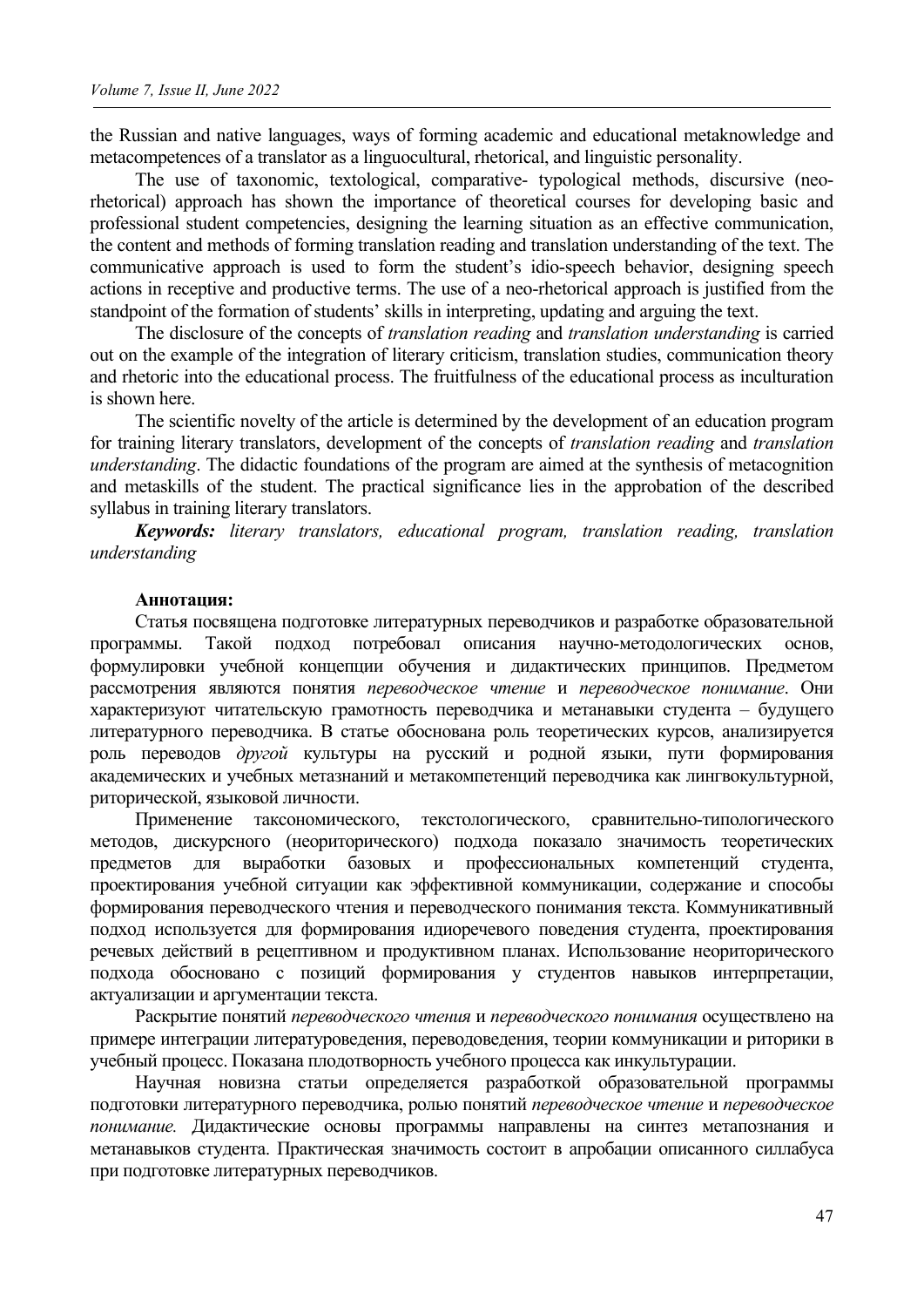**Ключевые слова:** *литературные переводчики, образовательная программа, переводческое чтение, переводческое понимание*

### **Introduction**

The training of literary translators in terms of multicultural and multilingual education, the anthropological nature of translation didactics requires updating education programs. First of all, this concerns literary training as the main way to update the education program in terms of metaknowledge. Mastering the discourse techniques for analyzing a work of literature is the core of the literary content of the education program. The study of literary translation as part of the literary process draws attention to comparative literary criticism. The formation of metalinguistic competencies is conditioned by the formation of the translator's linguistic personality. Hence the renewal of the content of the education program by courses is related to the history and theory of literature, such as descriptive translation studies. Teaching subjects that are at the intersection of integrated scientific knowledge – communication theory, rhetoric, linguistic conceptology and linguistic pragmatics – expands the educationl paradigm of the literary translator model. The field of study includes textual research in order to create new translations and prepare critically verified editions. Accordingly, the support of learning and the analysis of translations of *another* culture into the native language also becomes a paradigm-forming component of the educational process.

Updating the education program of translators with new theoretical courses and the development of translation competencies is also due to the state of book publishing in terms of translations of foreign literature, including Russian, into the Kazakh language. The presence and condition of critically verified works of Russian classics in the Kazakh language is an indicator of the educational and cultural policy of the state, multiculturalism, and the solution of issues of preserving national identity. Issues still unresolved in Kazakh translation studies from the field of Kazakh translations of Russian classics, the inconsistency of the state of Kazakh translations with the level of modern science and reader needs and expectations require training of literary translators, the development of their professional basic and specialized competencies, the formation of which is aimed at updating the curricula of the studied items. The area of debatable issues that contribute to the motivation of students can be attributed to the theory and practice of translation, which are grouped around the problems of sociology, including the sociology of translation, culture studies in the aspect of their connection with the history of modern Kazakhstani society. For example, this is the study of the literary reforms of the XVIII century in the field of translation and introduction of trilingualism into the educational process of Kazakhstan. These are questions of Bakhtinology for understanding and translating the *Other* as a factor of national identity. The role of literary translation in society and the transcultural mission of translators implies the acquisition of knowledge from the history of translation. It is important to realize the place of the Soviet period as the heyday of literary translation, but at the same time its dual nature and dual results.

The relevance of the article is due to the training of literary translators in the Republic of Kazakhstan and the development of its education program. In this regard, the question arises of developing the scientific and methodological foundations of the concept of education and systematizing the didactic principles of the educational program. The study of the meaning – generating activity of translation, namely the generation of new genres by the translator and their perception by the reader (translation recipient) is the basis for the formation of the linguistic and metalinguistic personality of the translator as a reader and the student – as the recipient of the translation and the future translator. This approach raises the problem of the formation of reader literacy in the process of studying foreign literature in translations into the native language, and also sets the task of translation reading and translation understanding of the text. The described approach is aimed at the formation of students' meta-skills, which primarily imply linguo-rhetorical competence.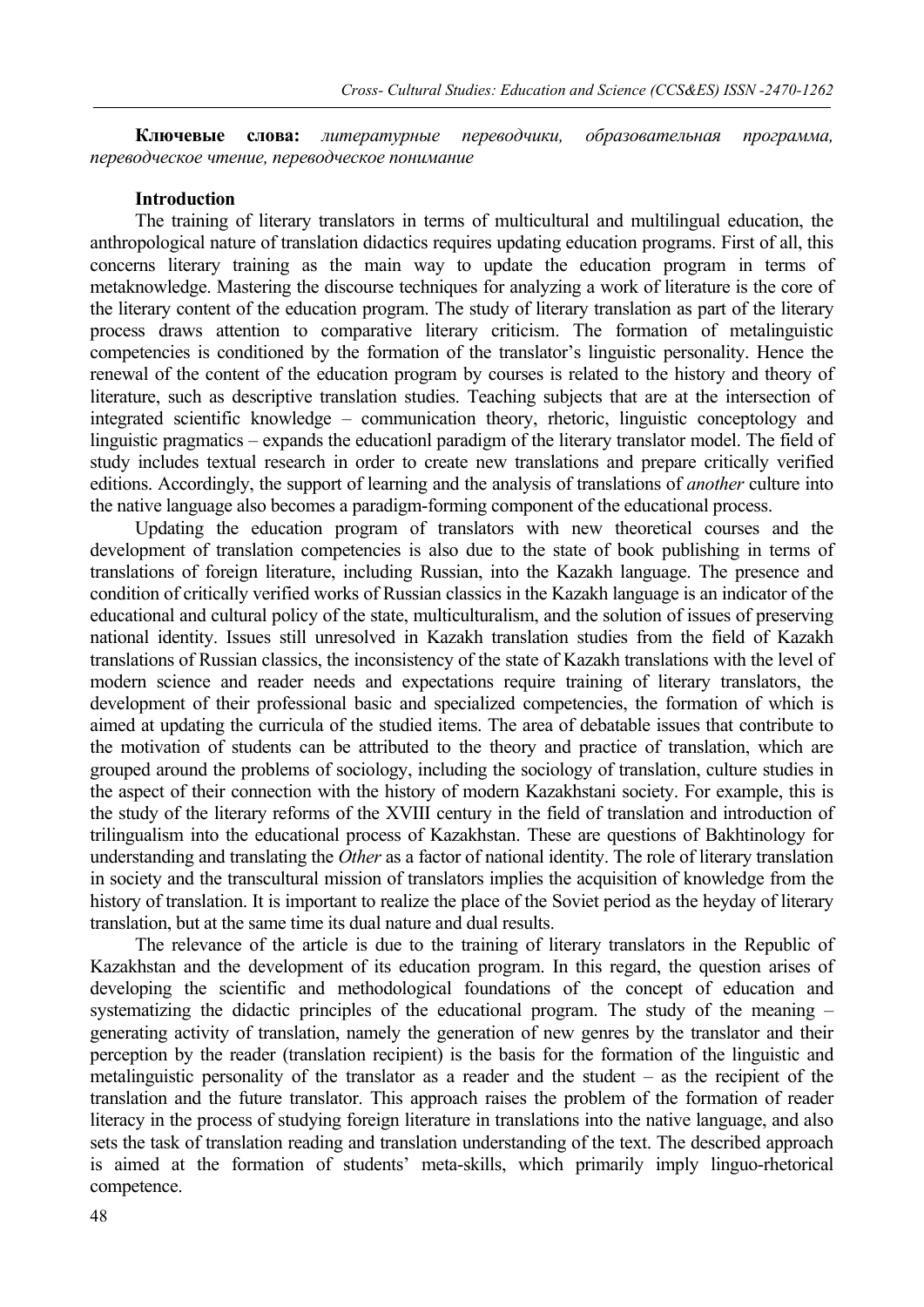The purpose of the article is to develop the concept of an education program for training literary translators. The objectives of the article are aimed at describing the ways to achieve it: 1) development of scientific, methodological and didactic foundations of the education program; 2) substantiation of the role of theoretical courses in the formation of knowledge and competencies of literary translators; 3) development of the concepts of *translation reading* of the text and *translation understanding* as units of reading literacy in the materials of Kazakh translations of Russian classics – the works of I. Krylov, A. Pushkin, M. Lermontov; 4) description of the ways of forming students' meta-skills: academic and educational, related to the linguistic and metalinguistic personality, linguocultural, rhetorical, linguistic competencies of a literary translator on the example of the syllabus of the course "Literary Translation and Literary Process" (developer – one of the authors of the article, professor of L.N. Gumilyov ENU K.B. Urazayeva).

The scientific novelty of the article is determined by the development of an education program for training literary translators. The practical significance lies in the application of the educational and methodological concept of the program in the development and introduction of courses in the history and theory of literature, theory of communication and rhetoric into the educational process to form the skills of discourse analysis of the text, understanding the relationship between translation competence and reader culture.

#### **Literature review**

Perm scientists, in accordance with the concept of the *subject of translation* functioning in Western European translation studies, identify it with the linguistic personality of the translator, noting that "translational reflection extends to predicting the field of the recipient and his/her reflective meanings" [1, p. 55]. For the development of scientific and methodological foundations for the training of literary translators, the concept of semantic harmony of the texts of the original and the translation of the named scientific school seems to be fruitful [1, p. 48-56]. The concept of translation space allowed scientists to single out harmony as a full-fledged translation category [2, p. 73]. Pointing to disharmony as a manifestation of a translation error or translation inconsistency, when as a result there is a lacunization of understanding on the part of the translator, and then on the part of the reader, scientists refer to the phenomenon of "asymmetry of intercultural communication". Sharing the opinion of researchers that "interpersonal, intertextual, interdiscursive communication in the context of translation is characterized by the active position of the translator, influencing the change of the text, discourse, personality" [2, p. 75], we note the role of the student as a reader, addressee of the translation and as a secondary linguistic and metalinguistic personality, which, in turn, is influenced by the linguistic and metalinguistic personality of the translator. The linguo-rhetorical approach to the individual translation picture of the world in the works of Perm scientists is based on the cultural conditionality of translation, the role of the interpretive function of translation understanding for achievement.

The concept of the translator's personality – linguocultural, linguistic and philosophical – implies the formation of students' ideas about the concept of the national rhetorical ideal. In accordance with A.P. Skovorodnikov's model, these are logical-argumentative, ethical-aesthetic, communicative-pragmatic, normative-linguistic (including stylistic norm), and ethnocultural components [3].

From the 70s descriptive theory was recognized in translation studies thanks to H. Holmes works [4]. Its task is to describe how the translation process takes place. The researcher also raised the question of explaining and predicting translation processes. G. Turi, who supplemented the Holmes model in theoretical and methodological terms, argued that the processes of translation can ultimately be explained by their systemic position and role in the target culture [4]. This means the concept of "norms" developed by him: translators are influenced by the norms that determine the translation practice of the target culture at a certain place and at a certain time. Thus, the provisions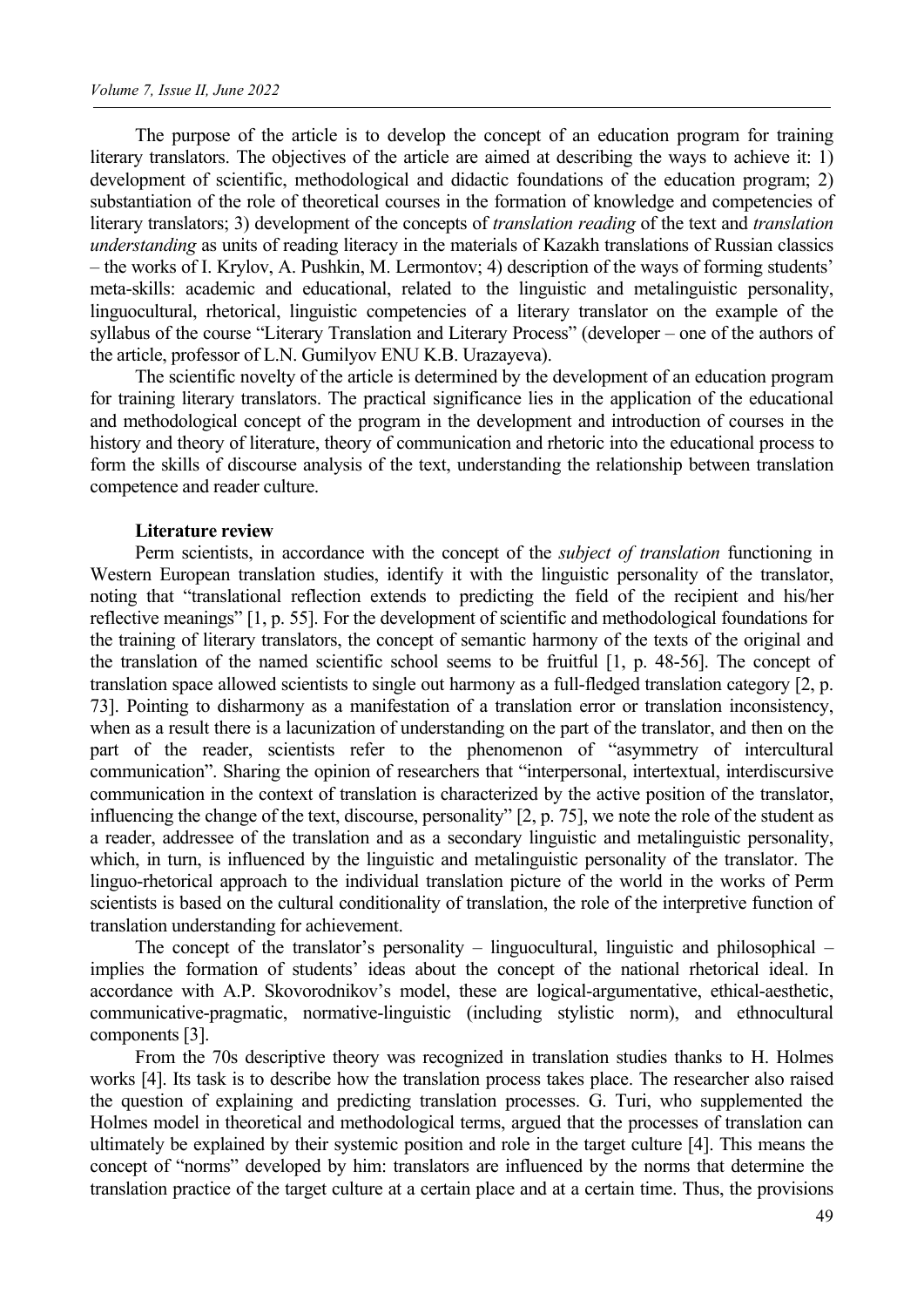embedded in the above models of descriptive translation correlate with the concept of communicative equivalence of the original and the translation. The skill necessary for the competence of a modern translator – search for equivalents in the host culture – draws attention to the shortcomings of transliteration as a way of transferring a proper name, which is a common practice: "Firstly, readers do not always understand how to pronounce this or that name correctly. Secondly, the semantics of the name and its associative links with some quality, object or phenomenon are lost" [5].

The relevance of updating the program is due to the modern idea of rhetoric as neo-rhetoric. It is known that neo-rhetoric functions in science at the intersection of linguistics, literary theory, logic, and philosophy. Neo-rhetoric was developed mainly in the West. In France it is meta-rhetoric; in the USA it is rhetorical criticism and rhetorical methodology; in Italy neo-rhetoric is a part of literary criticism; in Belgium it is argumentative rhetoric and general rhetoric. Methodologically, the following ideas about neo-rhetoric were decisive for us. Firstly, rhetoric as a discipline, the subject of which is the methods of speech activity, including literary discourse. Secondly, the use of the term "rhetoric" in the narrow sense: as the study of oratory and in the broad sense: the study of speech communication by rhetoric, in terms of influencing the addressee of the message, or, in other words, the idea of rhetoric as the science of persuasive communication. Thirdly, the development of Umberto Eco's ideas about rhetoric as the science of generating statements.

To develop new approaches to the study of foreign literature in Russian, the use of a neorhetorical approach becomes significant, which the scientist distances from classical rhetoric. Thus, considering neo-rhetoric in a discursological variant, assigning to neo-rhetoric the position of interpreting the word and communication as a set of techniques oriented towards "interpretation", "actualization" and "adequate argumentation", finding political discourse the most vivid illustration of the legitimacy of the new approach, the researcher highlights in the basis of the new principle the ethical norm, the legal interpretation of the word, tolerance, ecology of the information space [6, p. 22-27].

In using the neo-rhetorical approach, the principles of active grammar by I. Miloslavsky [7, p. 9-23] were methodologically decisive. For the development of the didactic concept of the education program, the theory of language learning is valuable not as a value in itself, but as a means of providing speech actions in receptive and productive terms. With this methodological approach, the understanding of the pragmatic function of the text is isolated, which consists in relation to speech acts as a discursive practice of studying the text and the illocutionary influence of the author upon the reader. The implementation of this approach is provided by the concept of the text as a ratio of referential, creative and receptive competencies [8, p. 273-299].

The use of a neo-rhetorical approach in combination with the methods of translation studies actualizes the ideas of scientists about the pragmatic potential of the text: "the speaker wants to say", or the speaker's intention to influence the listener in a certain way [9, p. 325-376], which correlates with the question of the communicative content of the statement [10, p. 356-357]. The study of the text as a result of linguistic activity and as a speech act determines the role of "imitation speech acts" and the use of linguistic concepts, such as imitation of reality, the construction of a world of fiction in belles-lettres, subject to an "agreement" between the writer and the reader, or in the process of "exchange" of illocutionary acts [11, p. 361-367]. The term "pragmatic attitude": the orientation of the test, with a predominant role in communication – from the point of view of the sender determines the significance of the illocutionary act that implements the system of relations between the author and the addressee of the text.

Professor A. Vorozhbitova's scientific school has developed mechanisms for the implementation of linguistic-rhetorical (LR) competence: inventive-paradigmatic, dispositivesyntagmatic, elocutionary-expressive, actional [12]. Formation of reading literacy of the student – future literary translator implies the skills of text interpretation and analysis, mastering the strategies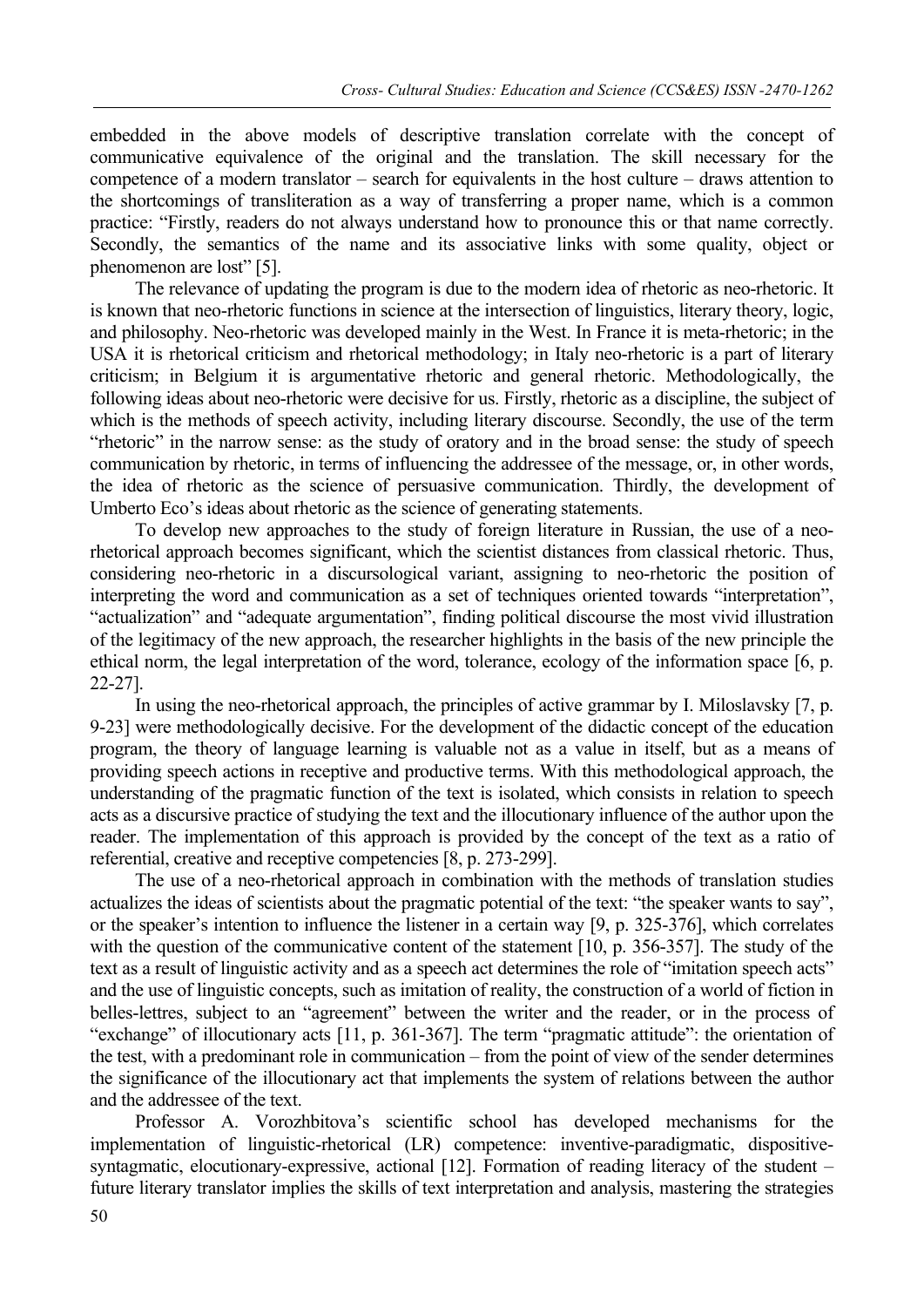of semantic reading, in other words, we are talking about the formation of his/her integral linguorhetorical competence. The skills of text interpretation and analysis, mastery of semantic reading strategies are developed against the background of understanding the translation process – generation of new genres by the translator, identification of semantic nests and their representative fields, study of sound writing and rhythmic indicators of verse.

The development of associative connections among students for the study of new concepts and linguistic facts draws attention in the formation of metalinguistic competencies and in the development of the didactic foundations of the education program, the implementation of communicative didactics. In this regard, this article is based on the ideas of works on the role of cognitive and metacognitive scaffolds for the development of critical thinking [13, p. 28-37], [14, p. 182-193], [15, p. 964-977].

Communicative and pragmatic tasks that affect the updating of the education program reveal the relevance of mastering methodological tools, including the concepts of *communicative adjustment* and *contextual guessing*. The concept of *communicative adjustment* from psychology has become in linguistics the basis for differentiating the external and internal factors of rhetorical communication. Highlighting the external factors of communication effectiveness, researchers call the ability of its participants to "adjust" to each other and to the conditions of communication" [16, p. 157]. *Contextual guessing* – as a method of teaching language guessing when reading – allowed foreign language teachers at the postgraduate stage of education to develop a set of exercises based on the preliminary segmentation of the language material of the text, a repeated return to incomprehensible words for their analysis, and the use of a dictionary [17, p. 196]. As a criterion for strong assimilation, researchers call the ability of students to establish a certain formal-semantic "sign type" by the form of a word, its components and verbal environment, as well as the importance of morphological and syntactic analysis skills. The ability to apply knowledge in the field of word formation of the Russian language consists in transferring them to similar cases, based on the context and individual experience of students.

#### **Research Methods and Research Material**

The legitimacy of updating the education program of training literary translators is confirmed by the use of such methods as taxonomic, textological, comparative typological, discursive (neorhetorical) research methods. The taxonomic method allows proving the place of theoretical subjects from the standpoint of the analysis of Kazakh translations of Russian classics and the identified patterns. The textological method illustrates the operation of the law of translation multiplicity, dispersions and shows, on the basis of different translations of the same works of Russian classics into the Kazakh language, the commonality of trends in translation studies and the significance of applying the methods of rhetorical analysis. The comparative typological method, which also demonstrates the phenomenon of translation plurality, contributes to the development of basic and professional competencies of a literary translator. The discourse (neo-rhetorical) method is aimed at mastering the knowledge of rhetorical rules and mastering the techniques of effective communication. This means the translational reading of the text, namely the reader's understanding and interpretation of the communicative intention of the author and the process of speech acts. Such a representation contributes to planning the student's communicative behavior and predicting the results of the communicative situation in the classroom, both in terms of understanding and interpreting the text being studied, and acquiring rhetorical communication skills. The essence of translation understanding and translation reading is reflected in the educational and methodological concept of the considered syllabus of the course and the principles for selecting works for the study and analysis of literary translation as part of the literary process.

The neo-rhetorical method in the educational process is important as a means of monitoring the success / failure of the communicative situation. What are the factors that ensure its success? This is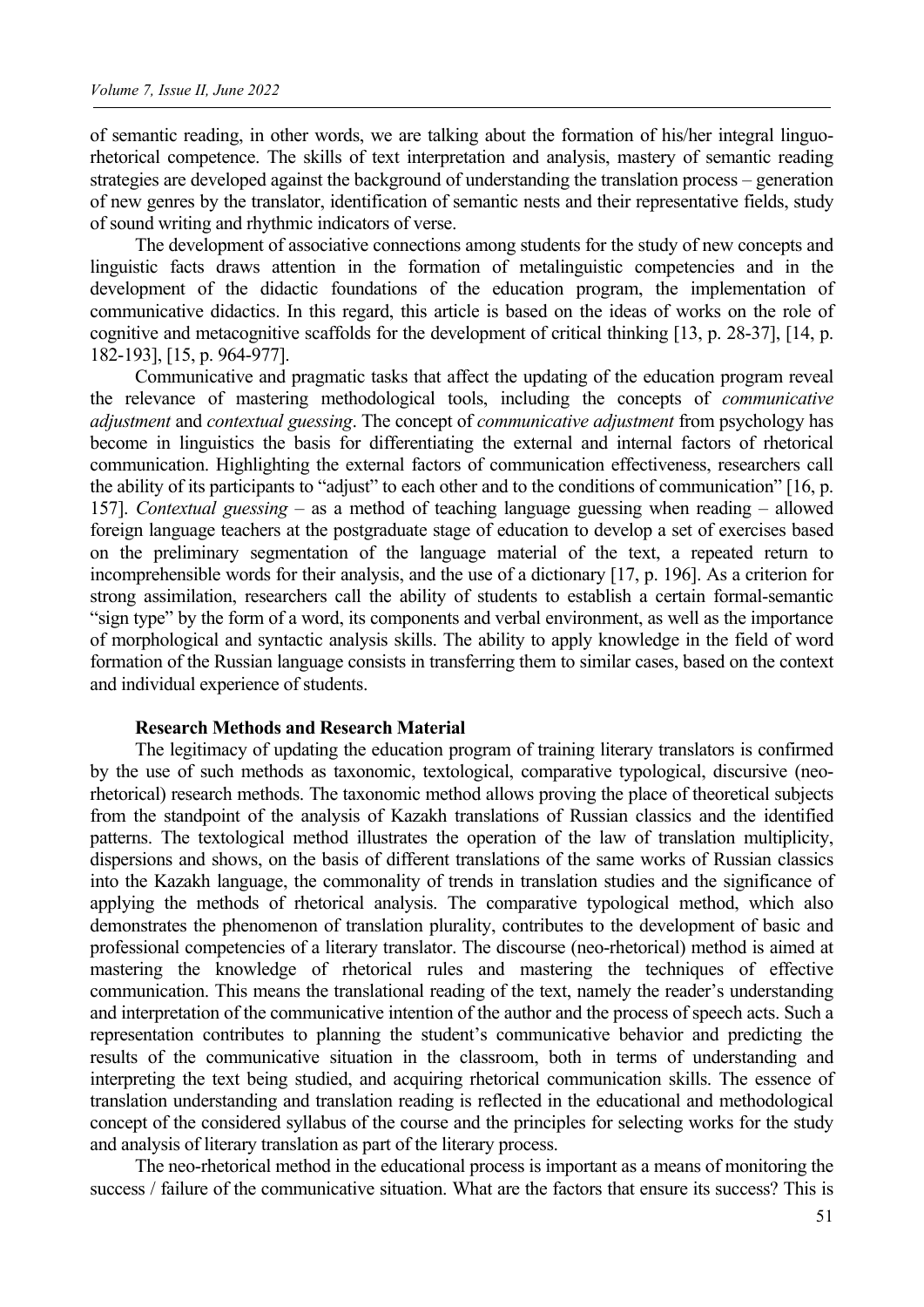a technique for analyzing a communicative situation – as the basis for developing communicative exercises. This is the design of an algorithm for students' idio-speech behavior as a result of thoughtspeech activity, which contributes to the conscious processes of speech generation as an indicator of the formation of their pragmaticon. This ensures a communicative approach, which, together with the neo-rhetorical one, ensures the effectiveness of learning new concepts and linguistic facts. Neorhetoric in the discursological variant assigns to neo-rhetoric the position of interpretation of the word and communication as a set of techniques oriented towards "interpretation", "actualization" and "adequate argumentation". The communicative approach includes methods of active grammar aimed at learning the language as a means of providing speech actions in receptive and productive terms. The advantage of using a neo-rhetorical approach is to develop students' skills in interpreting, updating and arguing the text.

#### **Results and Discussions**

### **Scientific-theoretical and didactic foundations for training literary translators**

This section includes three parts: 1) systematization of the scientific, methodological and didactic foundations of the education program; 2) analysis of the place of theoretical courses in training literary translators; and 3) substantiation of the concept of *translation reading* of the text and *translation understanding* for the formation of metaknowledge and metaskills of literary translators using the example syllabus "Literary Translation and Literary Process" and analysis of Kazakh translations of Russian classics.

The analysis of Kazakh translations of Russian classics determines the place of the text-centric approach for understanding and interpreting the communicative and pragmatic potentials of the text. Understanding and using the communicative and pragmatic potentials of the text is based on a holistic perception of the text. The use of the communicative potential of the text is expressed in the decoding of the symbolic nature of the literary text by the reader, literary conventions, and the communicative setting of the author. The identification of the pragmatic potential of the text is ensured by designing an algorithm for the student's idio-speech behavior, performing communicative exercises to activate the conscious processes of speech generation as an indicator of the formation of the student's pragmaticon.

During practical classes, the activation of students' cognitive activity involves attention to communicative exercises developed taking into account the student's idio-speech behavior, the inclusion of empathy as a mechanism of receptive perception and the productive-reflexive nature of educational activity, giving the educational situation signs of inculturation – formation of a person's general cultural competence in relation to the society in which he/she lives or studies as an object of his/her future professional activity, etc. The success of communication is determined by both linguistic (pragmaticon, the reader's thesaurus) and extralinguistic factors (context, individual social experience of the student, fame / obscurity of the studied text and its author, etc.). This expands the social (sociocultural / sociolinguistic) experience of the student. The strategy of teaching in a bi- and multilingual environment involves reducing ethnocentrism and fostering respect for the people / peoples – the native speaker (s) of the language being studied.

The formation of academic and educational competencies is based on the skills associated with the methodology of neo-rhetorical (discursive) text analysis, while educational ones involve the skills and abilities of analyzing a work of literature, based on the use of rhetorical analysis tools.

The didactic aspect of training literary translators is associated with the use of innovative technologies that contribute to the development of imagination and memory. The importance of cognitive-speech self-learning in the framework of metacognition is obvious. Such a representation allows students to develop the ability for self-learning and the development of linguo-rhetorical competence. It is known that the criterion for such development is the ability to perform speech acts. Such a representation provides James Asher's concept of "stress-free language learning", so popular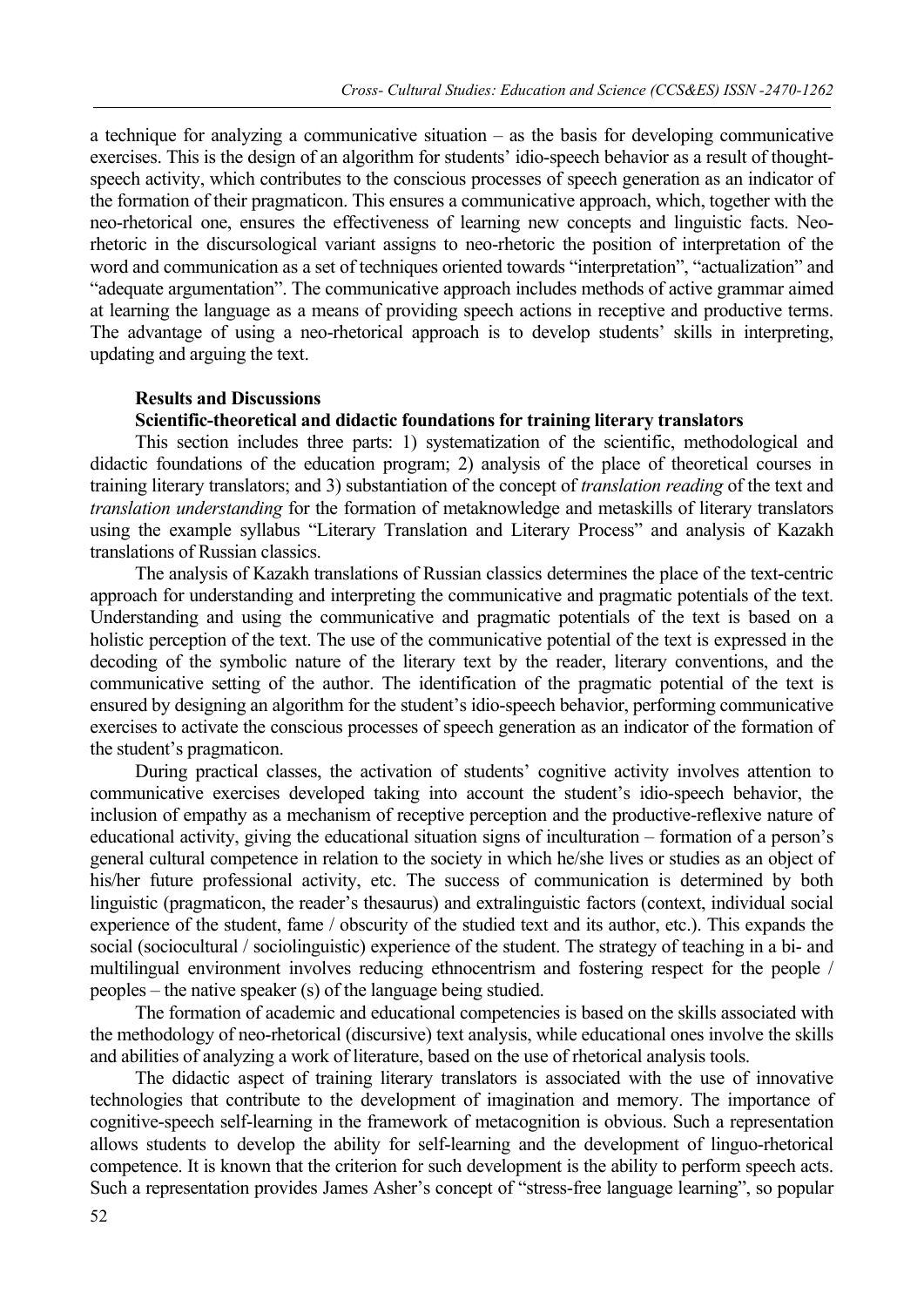in modern didactics, as an easy language learning, without stress, including the fear of forgetting words.

### **Training of translators at the L.N. Gumilyov ENU**

Updating the education program with new courses is due to the need to go beyond practiceoriented tasks aimed at training general translators. Table 1 shows the ratio of theoretical and practice-oriented courses in training specialists in translation at the Translation Theory and Practice Department of the L.N. Gumilyov ENU.

**Figure 1.1 Education program (EP) for specialists in translation studies in terms of theoretical subjects at the Translation Theory and Practice Department of the L.N. Gumilyov Eurasian National University.**



**Figure 1. 2. The program of training translation specialists in the context of practiceoriented subjects at the Translation Theory and Practice Department of the L.N. Gumilyov Eurasian National University.**

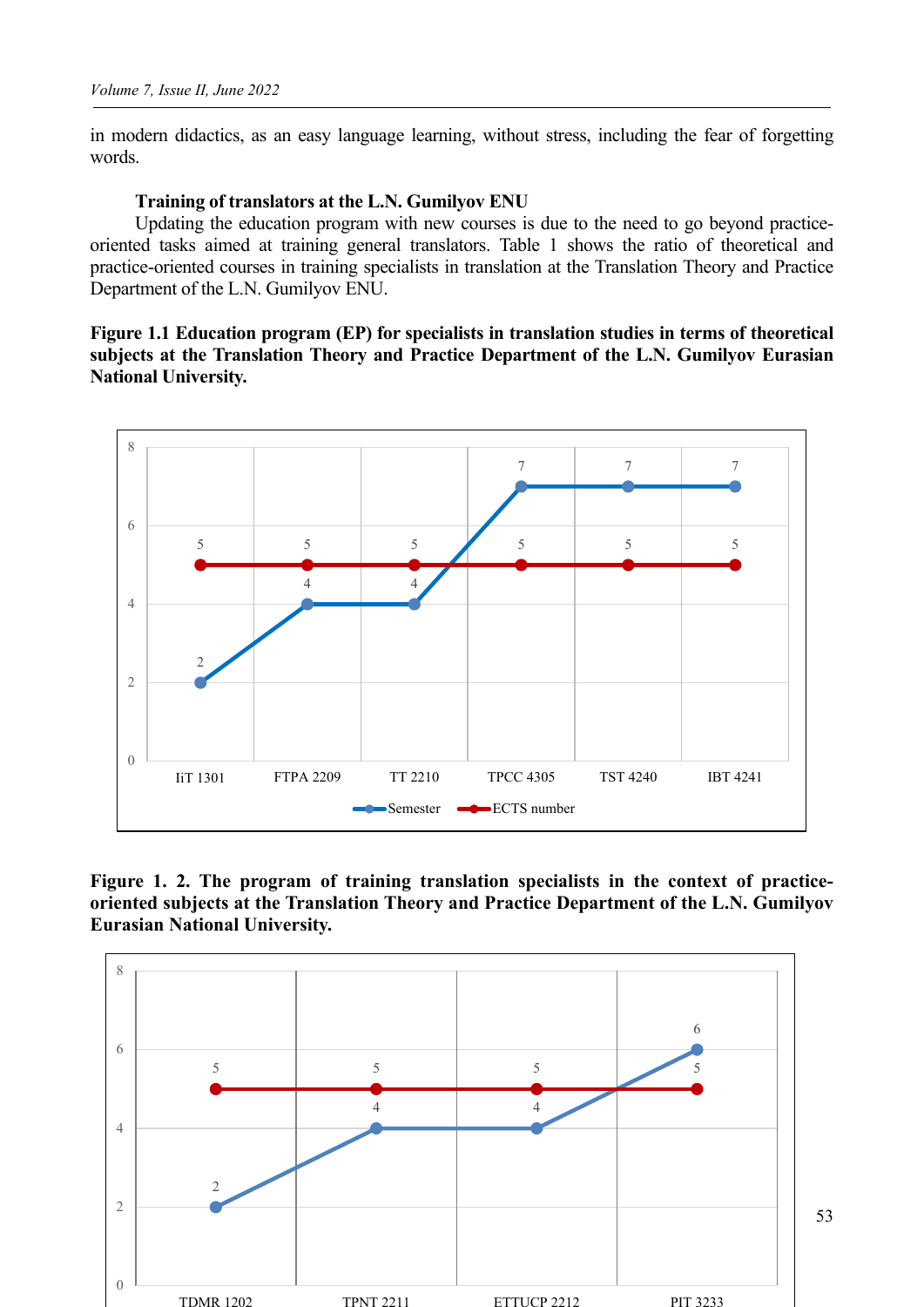### **Educational and Methodological Concept of the Course "Literary Translation and Literary Process"**

Training of the Russian language and literature teachers in terms of elective courses includes training them in translation studies from the standpoint of the history and theory of literature, comparative literature and the theory of the literary process. Questions of literary comparative studies, descriptive, communication theory and rhetoric expands the knowledge paradigm. The study of literary translation as part of the literary process contributes to the acquaintance of students with the conceptual provisions of the theory of literary translation, models of literary translation and translation transformations. The program provides for the expansion of students' general scientific conceptual base through the implementation of metasubject connections. This is the mastery of the techniques of discourse analysis.

The concept of translation competence: from M. Lozinsky's equilinear verse to the schools of S. Marshak, B. Pasternak, V. Levik – gives the student the ability to evaluate in terms of achieving the authenticity of the translation, ensuring the communicative equivalence of the original and the translation. For example, acquaintance with the history of the creation of the novel "Eugene Onegin" by A. Pushkin in translation and interlinear commentary by V. Nabokov contributes to the formation of ideas about the connection and significance of scientific commentary for understanding the translator's choice of his strategy. Translations-paraphrases of M. Lermontov turn students to the study of the work of the poet-translator of romantic poetry by G. Heine, J. G. Byron, A. Mickiewicz, which reveals the poet's innovation in the genre of philosophical meditation and allows us to understand the place of the poet's free imitations as a source of his skill.

In accordance with the considered syllabus, the following learning outcomes (LO) are designed for the education program.

*LO1:* to analyze the main worldview and methodological problems, including those of an interdisciplinary nature, studied in science at the present stage of its development and use the results in professional activities.

*LO2:* to master modern pedagogical technologies and have communication skills.

*LO3:* to possess the skills of work with information using logical operations, independently analyze, select, rebuild, store, transform, transfer information, including using modern information and communication technologies.

*LO4:* to analyze the theoretical foundations of scientific directions and concepts of Russian linguistics and literary criticism.

*LO5:* to demonstrate oratorical, scientific, business language skills and norms in various branches of professional communication and their application in solving professional problems and in scientific controversy.

*LO6:* to analyze the stages of development, genre, style and aesthetic features of folklore and the scientific foundations of literary criticism, modern literary trends in Kazakhstan in the context of Kazakh and world culture.

*LO7:* to analyze literary-critical works, to reveal the figurative, meaningful features of works, using modern principles and methods for analyzing the work of writers in works of literature.

*LO8:* to master new technologies for studying language and literature; be able to use them in research work.

As the expected learning outcomes (LO) for the course, the following are provided:

– conceptual provisions of the theory of literary translation;

– main models of literary translation and types of translation transformations;

– basic concepts and basic categories of the general translation theory for understanding the connections with the literary process;

– general scientific conceptual base of students through the implementation of metasubject connections.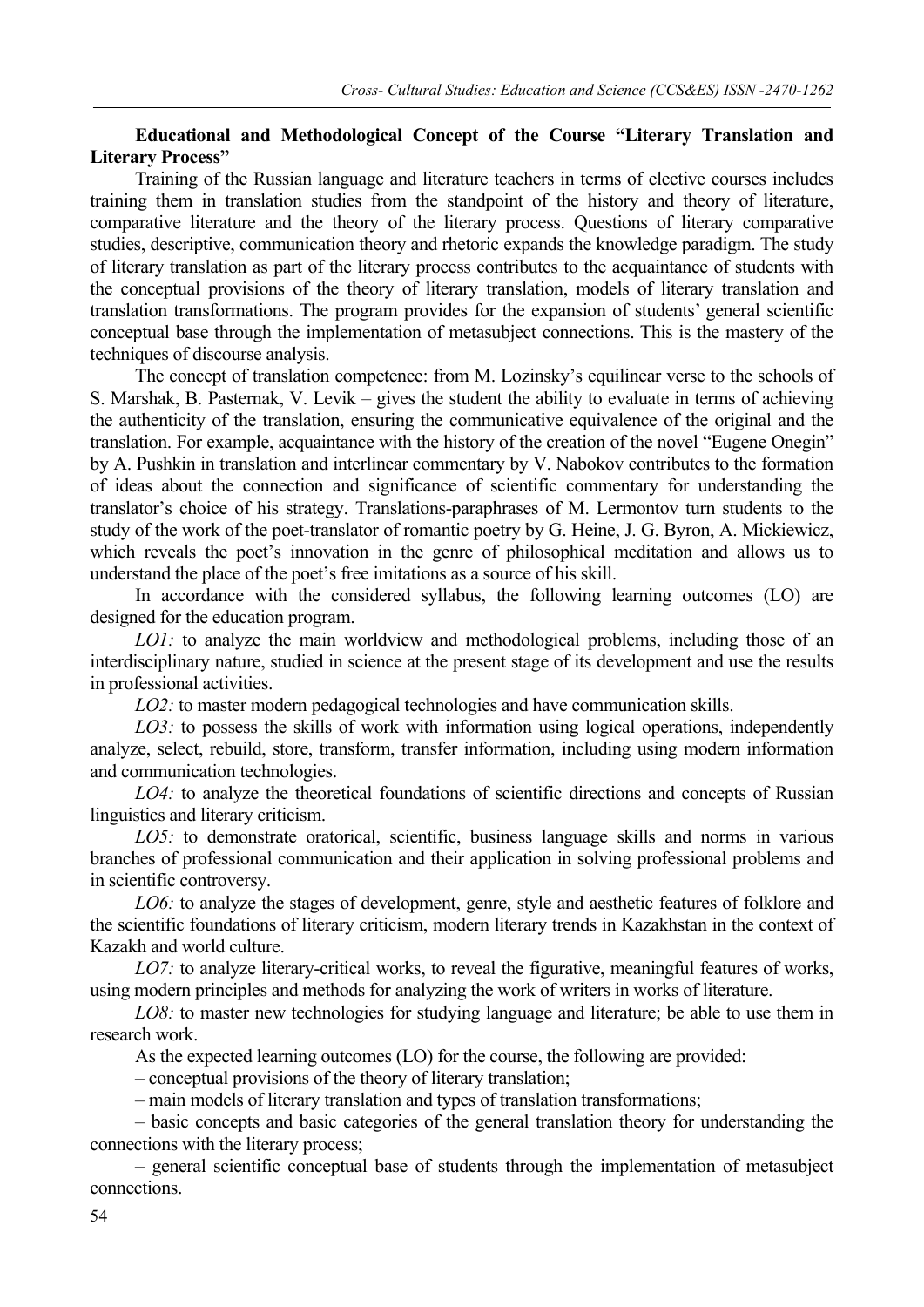The following types and methods of teaching are used: Extend Interpretations. Conversation: heuristic, reproducing, systematizing, Guided Discovery, analytical, deductive, inductive, synthetic, flipped learning, problem-based learning (PBL), heuristic method, self-directed learning; Action research (solving a practical problem), systematizing and reproducing conversation, case study (case technology, case method, situation analysis method), self-directed learning, self-organized learning, active learning, analytical conversation, project-based learning, conversations, inquiry learning (problem-search learning, research teaching), colloquium.

To implement the ideas of learning and the formation of metaskills, it is important to design the topics and questions of practical tasks based on feedback, reports and messages from students. Taking into account the 15-week academic semester, the topics and questions of the studied works are reflected in Table 2.



**Figure 2.1. The ratio of compulsory subjects according to the EP RPh**

**Figure 2.2. The ratio of elective subjects according to the EP RPh**

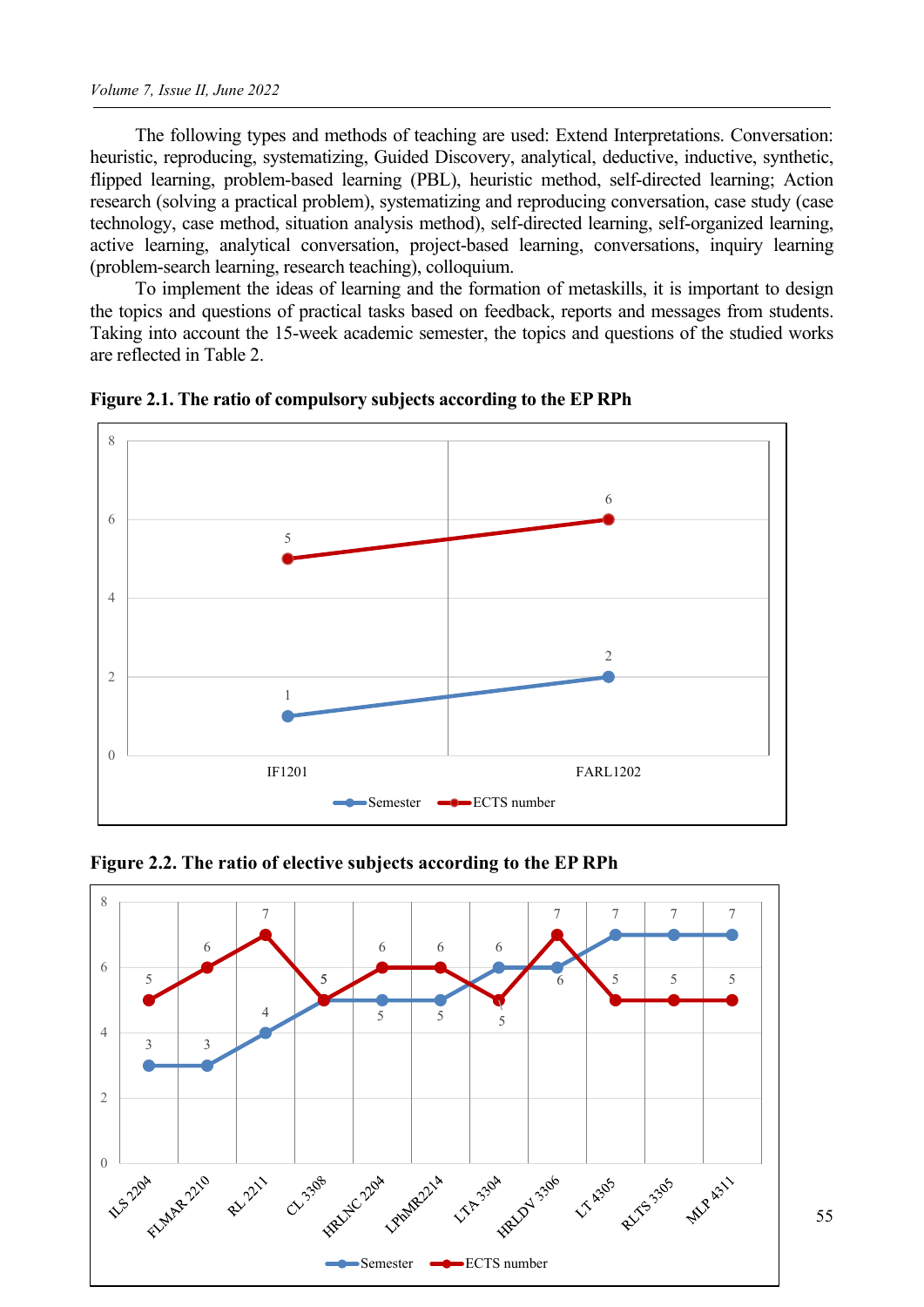## **Figure** 5**. Соотношение обязательных предметов по ОП РЯЛ**



**Figure 2.3 The ratio of of compulsory subjects subjects according to the EP RLL**

**Figure 2.4. The ratio of elective subjects according to the EP RLL**

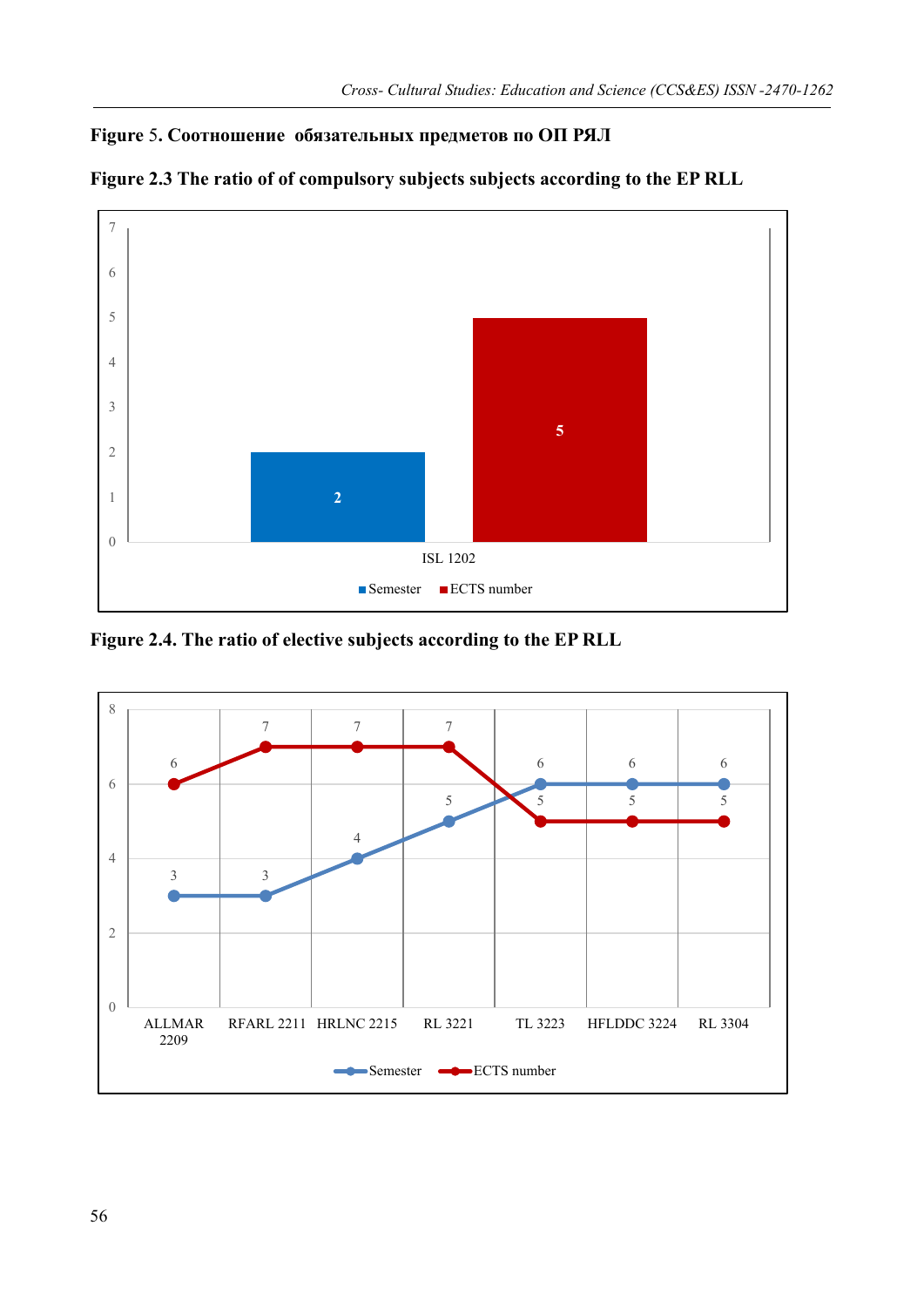| <b>Practical classes (seminars)</b> |                                                                                                                                                                                                                                                                                                                                                                                                                                                                                                                                                                                                                                         |                |                                                                                                                                     |  |
|-------------------------------------|-----------------------------------------------------------------------------------------------------------------------------------------------------------------------------------------------------------------------------------------------------------------------------------------------------------------------------------------------------------------------------------------------------------------------------------------------------------------------------------------------------------------------------------------------------------------------------------------------------------------------------------------|----------------|-------------------------------------------------------------------------------------------------------------------------------------|--|
| No. of<br>No. of<br>module<br>week  | Title of practical classes (seminars)                                                                                                                                                                                                                                                                                                                                                                                                                                                                                                                                                                                                   | No. of hours   | <b>Teaching types and</b><br>methods                                                                                                |  |
| $\mathbf{1}$<br>$\mathbf{1}$        | Translatability and the concept of<br>communicative equivalence of the<br>original<br>and<br>the<br>translation.<br><b>Rhetorical</b><br>of<br>literary<br>nature<br>translation and discourse analysis.<br>Communicative approach<br>1.<br>to<br>translation.<br>2. Concepts of translation<br>and<br>communicative competence.<br>3. Four main types of communicative<br>function of the text.                                                                                                                                                                                                                                        | $\overline{2}$ | self-directed<br><i>learning</i> ;<br>Guided Discovery,<br>Action research (solving<br>a practical problem).<br>Work with the book. |  |
| $\overline{2}$<br>$\mathbf{1}$      | Ts. Todorov's book "The Conquest<br>of America". Ts.<br>Todorov's<br><b>Theory of Symbols and Discursive</b><br><b>Strategy of Literary Translation.</b><br>1. Types of associative connection<br>between<br>the<br>statement and the<br>implied.<br>2. Types of associative connection<br>the signified and<br>between<br>the<br>signifier.<br>3. Types of associative connection<br>by direct and indirect meanings.                                                                                                                                                                                                                  | $\overline{2}$ | Action research,<br>Thinking through<br>the<br>literature.<br>Analytical, deductive,<br>inductive                                   |  |
| 3<br>$\mathbf{1}$                   | Fedya, clerk of the Ambassadorial<br>order from<br>film<br>"Ivan<br>the<br><b>Vasilyevich</b><br><b>Changes</b><br><b>His</b><br><b>Profession</b> "<br>training<br>of<br>and<br>modern translators from foreign<br>languages. Ambassadorial order.<br>The significance of the activities of<br>translators of the Ambassadorial<br>order. Old scholars.<br>1. Two opposing trends in the<br>practice of translation.<br>2. Features of modern training of<br>translators from foreign languages.<br>"Galoshes",<br>or the relation<br>of<br>translation<br>the<br>issue<br>t <sub>0</sub><br><sub>of</sub><br>preserving the language. | $\overline{2}$ | Action research,<br>Thinking through<br>the<br>literature.<br>Analytical,<br>deductive,<br>inductive                                |  |

## **Table 1. Plan for Conducting Practical Classes in the Course "Literary Translation and Literary Process"**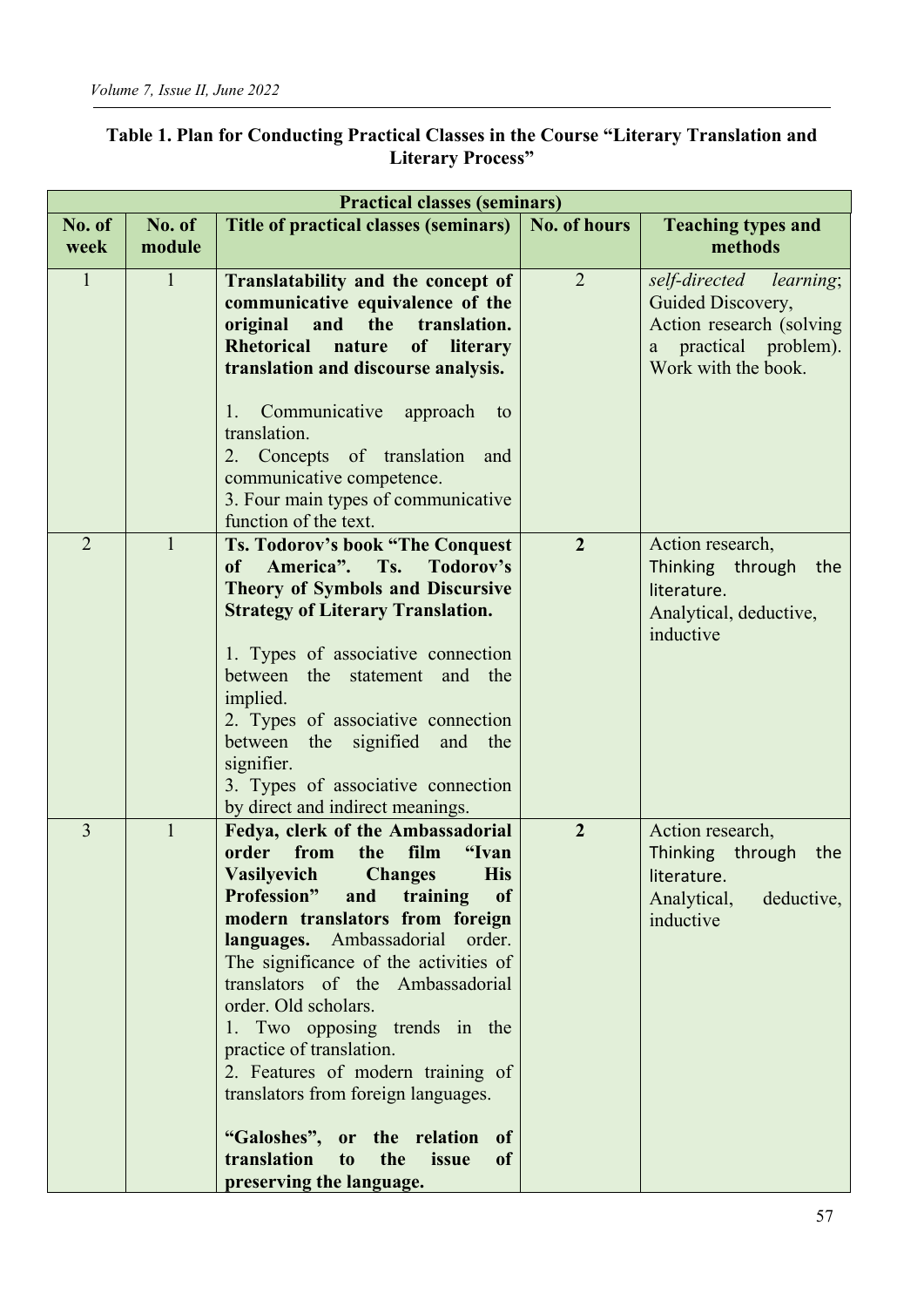|                |              | 1. How did the foreign become<br>native in the course of the literary<br>struggle for the Russian literary<br>language in the first quarter of the<br>XIX century?<br>2. The work of Yu.N. Tynyanov<br>"Archaists and Innovators".                                                                                                                                                                                                                                                                                                                                                                                                                                                                                                                   |                |                                                                                                                                                                                                            |
|----------------|--------------|------------------------------------------------------------------------------------------------------------------------------------------------------------------------------------------------------------------------------------------------------------------------------------------------------------------------------------------------------------------------------------------------------------------------------------------------------------------------------------------------------------------------------------------------------------------------------------------------------------------------------------------------------------------------------------------------------------------------------------------------------|----------------|------------------------------------------------------------------------------------------------------------------------------------------------------------------------------------------------------------|
| $\overline{4}$ | $\mathbf{1}$ | V.A. Zhukovsky. "Everything is<br>foreign and everything is native",<br>or why the translator is not visible<br>in V.A. Zhukovsky's translations?<br>V.A. Zhukovsky is a translator of<br>Eastern classics.<br>1. V.A. Zhukovsky is a translator of<br>German ballads.<br>2. A.S. Pushkin vs. Zhukovsky the<br>craftsman.<br>3.<br>Reasons<br>for<br>the<br>radical<br>of the<br>transformation<br>program<br>translation by V.A. Zhukovsky.<br>Translations-paraphrases of A.S.<br><b>Pushkin</b><br>1 Motives of foreign literature in<br>A.S. Pushkin's works: The Stone<br>Guest", "Feast during the Plague",<br>"The Wanderer".<br>2 "Feast during the Plague" by A.S.<br>the problem<br>Pushkin:<br>of<br>the<br>translation and the original. | $\overline{2}$ | self-organized learning;<br>active learning.<br>Conversation,<br>discussion,<br>brainstorming.                                                                                                             |
| 5              | $\mathbf{1}$ | <b>Scientific</b><br><b>Commentary</b><br>and<br><b>Translation</b><br>Strategy.<br>A.S.<br>Pushkin's novel "Eugene Onegin"<br>in V. Nabokov's translation.<br>1. Purpose, tasks and subject of V.                                                                                                                                                                                                                                                                                                                                                                                                                                                                                                                                                   | $\overline{2}$ | study<br>case<br>(case)<br>technologies,<br>case<br>method,<br>situation<br>analysis method); Action<br>research (solution of a<br>practical problem<br>Thinking<br>through<br>the<br>literature<br>method |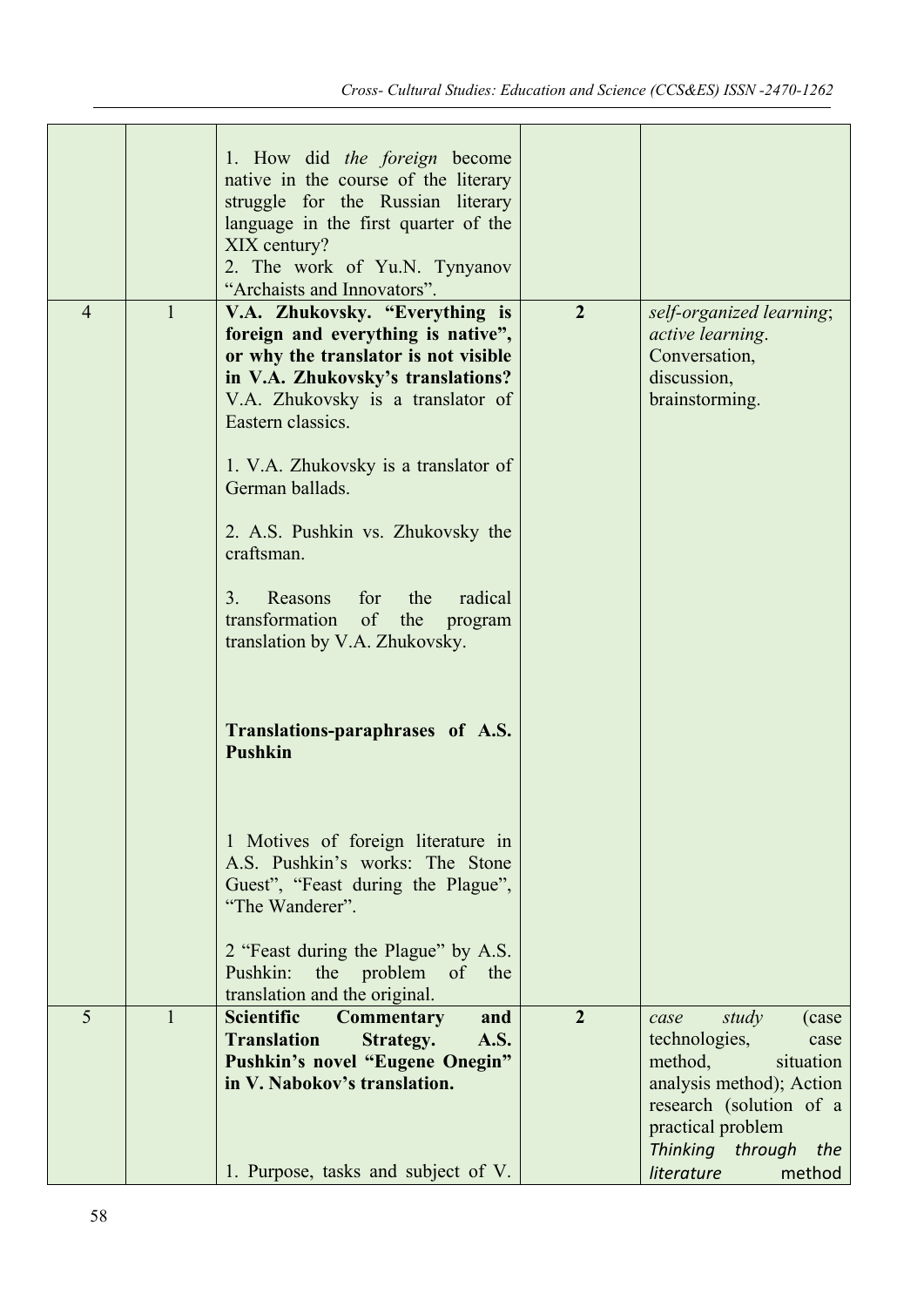|                |              | Nabokov's translation.<br>2. The function of comments and<br>notes in V. Nabokov's translation.                                                                                                                                                                                                                                                                                                                                                                                                                                            |                | (Commentary 1).<br><b>Interpretations</b><br>Extend<br>technique. Methods of<br>problem-based learning,<br>work with the book.                                                                                                                       |
|----------------|--------------|--------------------------------------------------------------------------------------------------------------------------------------------------------------------------------------------------------------------------------------------------------------------------------------------------------------------------------------------------------------------------------------------------------------------------------------------------------------------------------------------------------------------------------------------|----------------|------------------------------------------------------------------------------------------------------------------------------------------------------------------------------------------------------------------------------------------------------|
|                |              | <b>Translations-paraphrases</b><br>by<br><b>M.Yu. Lermontov</b>                                                                                                                                                                                                                                                                                                                                                                                                                                                                            |                |                                                                                                                                                                                                                                                      |
|                |              | 1. Lermontov is a translator of<br>romantic poetry by Heine, Byron,<br>Mickiewicz.                                                                                                                                                                                                                                                                                                                                                                                                                                                         |                |                                                                                                                                                                                                                                                      |
|                |              | 2. Genre of philosophical meditation<br>in Lermontov's translation activity.<br>3. Lermontov's free imitations.                                                                                                                                                                                                                                                                                                                                                                                                                            |                |                                                                                                                                                                                                                                                      |
| 6              | $\mathbf{1}$ | <b>Practice</b><br><b>of</b><br>compiling<br>an<br>interlinear translation.<br>1. Interlinear translation and its role<br>in the theory and practice of<br>translation.<br>W.<br>Shakespeare's<br>Sonnet.<br><b>Shakespeare by Samuil Marshak</b><br>1.<br>$S$ .<br>Marshak's<br>translation<br>adjustments.<br>Critical<br>2.<br>S.<br>of<br>assessment<br>N.<br>Marshak's translations<br>by<br>Avtonomova and M. Gasparov in the<br>90s.                                                                                                | $\overline{2}$ | Thinking<br>through<br>the<br>literature<br>method<br>(Commentary 1).<br>Extend Interpretations<br>technique.<br>Method of<br>cognitive<br>scaffolding<br>and<br>metacognitive<br>scaffolding.<br>Scientific<br>seminar.                             |
| $\overline{7}$ | $\mathbf{1}$ | <b>Russian</b><br>Hamlet,<br>three<br>or<br><b>Russian</b><br><b>luminaries</b><br>of<br><b>Shakespearians.</b> Russian Hamlet of<br>the XVIII century. A.P. Sumarokov<br>as Hamlet's translator.<br>1. Article by V. Levik on the<br>translations of W. Shakespeare.<br>2. Mikhail Lozinsky's Hamlet.<br>3. Boris Pasternak's Hamlet.<br><b>Robert Burns. Classic translation</b><br>by Samuil Marshak.<br>1. Children's poems by R. Burns,<br>translated by S. Marshak.<br>Marshak's<br>2.<br>$S_{\cdot}$<br>translation<br>adjustments. | $\overline{2}$ | study<br>(case)<br>case<br>technologies,<br>case<br>method,<br>situation<br>analysis method);<br>self-directed learning;<br>self-organized learning;<br>Thinking through the<br>literature method.<br>Extend Interpretations.<br>Scientific seminar. |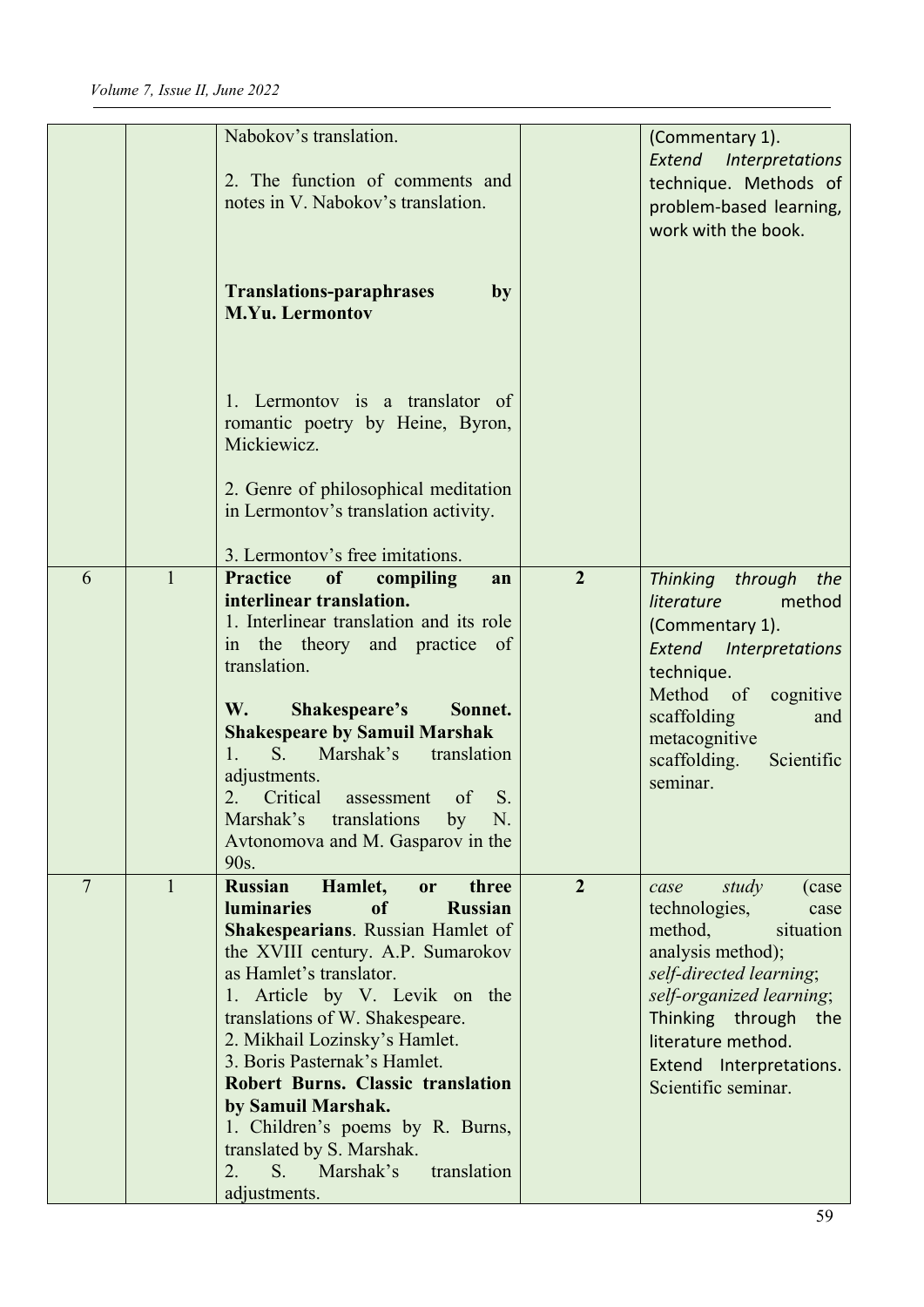| 8  | $\overline{2}$ | I.I. Vvedensky - the author of the<br>"Russian Dickens".<br>1. I.I. Vvedensky - translator of Ch.<br>Dickens.<br>Controversy surrounding I.I.<br>2.<br>Vvedensky's method.<br>T. Gnedich - translator of one<br>theme.<br>1. Translation of "Don Juan" by T.<br>Gnedich as an example of personal<br>drama and translation feat.<br>2. T. Gnedich's fate and reasons for<br>her inaccurate translation.                                                                                                                                           | $\overline{2}$ | flipped learning;<br>active<br>learning.<br>Brainstorming.                                                                                                                                                                                                              |
|----|----------------|---------------------------------------------------------------------------------------------------------------------------------------------------------------------------------------------------------------------------------------------------------------------------------------------------------------------------------------------------------------------------------------------------------------------------------------------------------------------------------------------------------------------------------------------------|----------------|-------------------------------------------------------------------------------------------------------------------------------------------------------------------------------------------------------------------------------------------------------------------------|
| 9  | $\overline{2}$ | <b>B.</b> Zakhoder's Winnie the Pooh<br>and Vadim Rudnev's Winnie.<br>of<br>intellectual<br><b>Success</b><br>an<br>bestseller.<br>Zakhoder's<br>$1. \quad B.$<br>translation<br>adjustments.<br>2. The concept of V. Rudnev's<br>analytical translation.<br><b>Russian</b> translations<br>of Abay<br>Kunanbayev's lyrics and creation<br>of a new kind of philosophical<br>genre.<br>1. Heine, Lermontov and Abay: one<br>plot and three genres.                                                                                                | $\overline{2}$ | Thinking through<br>the<br>literature<br>method<br>(Commentary 1).<br><b>Extend</b> Interpretations<br>technique.<br>Method of<br>cognitive<br>scaffolding<br>and<br>metacognitive<br>Scientific<br>scaffolding.<br>seminar.                                            |
| 10 | $\overline{2}$ | Abay Kunanbaev - translator of<br>M. Lermontov.<br>1. The history of the study of Abai's<br>translations of M. Lermontov's<br>poetry. Controversial issues.<br>Abay's free<br>and<br>2.<br>accurate<br>translations of Lermontov.<br>3. Abay's translations-interpretations<br>of Lermontov.<br>Free and accurate translations. I.<br><b>Dzhansugurov</b><br>and<br>literal<br>translations of M. Lermontov's<br>poetry.<br><b>Optional:</b><br>Lermontov's "The Death of a Poet"<br>translated by Dzhansugurov.<br>Lermontov's "The Cup of Life" | $\overline{2}$ | study<br>case<br>(case)<br>technologies,<br>case<br>method,<br>situation<br>analysis method);<br>self-directed learning;<br>self-organized learning;<br>Thinking through<br>the<br>literature method.<br>Extend Interpretations<br>Scientific<br>technique.<br>seminar. |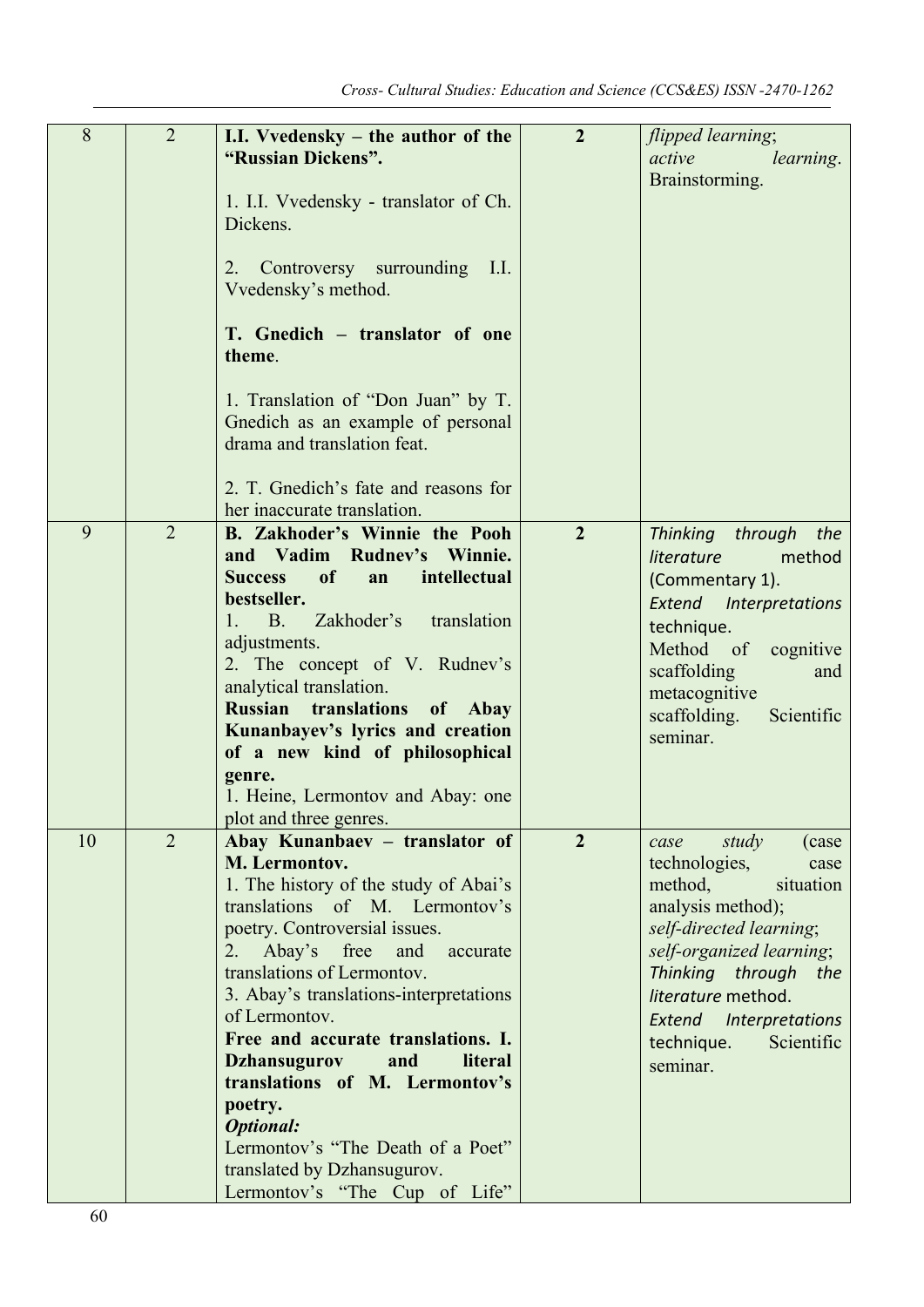|    |                | translated by Dzhansugurov.<br>Lermontov's "Dagger" translated by                                                                                                                                                                                                                                                                                                                                                                                                                                                                                                                                          |                |                                                                                                                                                                |
|----|----------------|------------------------------------------------------------------------------------------------------------------------------------------------------------------------------------------------------------------------------------------------------------------------------------------------------------------------------------------------------------------------------------------------------------------------------------------------------------------------------------------------------------------------------------------------------------------------------------------------------------|----------------|----------------------------------------------------------------------------------------------------------------------------------------------------------------|
|    |                | Dzhansugurov.                                                                                                                                                                                                                                                                                                                                                                                                                                                                                                                                                                                              |                |                                                                                                                                                                |
| 11 | $\overline{2}$ | and<br>literal<br>Zhumabayev<br><b>M.</b><br>translations of poetry<br><b>Optional:</b><br>1. Lermontov's "Prisoner" translated<br>by Zhumabayev.<br>2. Lermontov's "When the yellowing<br>field is agitated " translated by<br>Zhumabayev.<br>K.<br><b>Amanzholov</b><br>literal<br>and<br>translations of M. Lermontov's<br>poetry.<br><b>Optional:</b><br>Lermontov's "Dagger" translated by<br>Amanzholov.<br>motives"<br>Lermontov's<br>"Jewish"<br>translated by Amanzholov.<br>Lermontov's "The Death of a Poet"<br>translated by Amanzholov.                                                       | $\overline{2}$ | Action research (solution<br>of a practical problem),<br>Thinking through the<br><i>literature</i><br>method.<br>Analytical, deductive,<br>inductive           |
| 12 | $\overline{2}$ | <b>Practice</b><br>compiling<br>of<br>an<br>interlinear translation. Fable by A.<br>Baitursynuly (optional). Kazakh<br>translations-paraphrases.<br>1. To develop basic translation<br>guidelines.<br>To determine the nature of<br>2.<br>translation competence.<br>3. To determine the type<br>of<br>communication with predicting the<br>type of reader.<br>A.S. Pushkin's story "Snowstorm"<br>translated by Sh. Kudaiberdiyev.<br>1. History of the creation and<br>publication of the translation.<br>2. Scientific state of the problem.<br>3. Features of the translation of prose<br>into poetry. | $\overline{2}$ | self-organized learning;<br>active<br>learning.<br>Conversation,<br>discussion,<br>brainstorming.                                                              |
| 13 | 2              | Kazakh translations-paraphrases.<br>Tolstoy's<br>stories<br>"The<br>L.N.<br><b>Assyrian King Esarhadon"</b><br>and<br>"Three Questions" translated by<br>Sh. Kudaiberdiyev.<br>1. History of the creation<br>and<br>publication of the translation.<br>2. Scientific state of the problem.                                                                                                                                                                                                                                                                                                                 | $\overline{2}$ | Thinking through the<br>literature<br>method<br>(Commentary 1).<br><b>Extend</b> Interpretations<br>technique.<br>Method of<br>cognitive<br>scaffolding<br>and |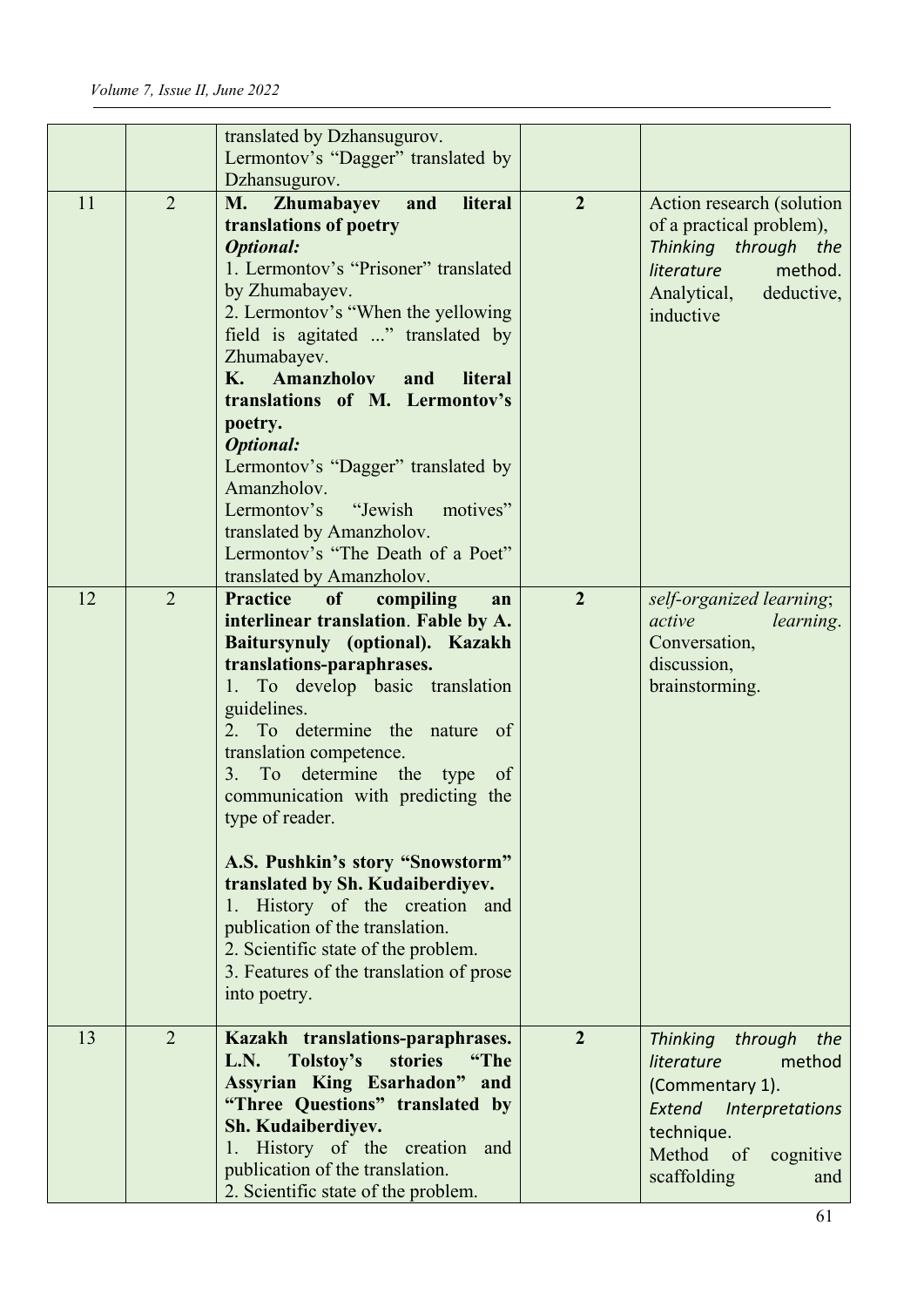|    |                | 3. Images, symbols, concepts of the<br>Kazakh culture as a source of literary<br>translation.<br>Practice of compiling<br>an<br>interlinear translation. The finale<br><b>M.</b><br>of<br>Auezov's<br>story<br>"Korgansyzdyn Kuni".<br>1. To compare the selected passage<br>from M. Auezov's story with L.<br>Pantiyelev's translation.<br>2. Analysis of translation accuracy.<br>3. To develop basic translation<br>guidelines.<br>4. To determine the nature of<br>translation competence.<br>To determine the type<br>5.<br>of<br>communication with predicting the<br>type of reader. |                | metacognitive<br>scaffolding.<br>Scientific<br>seminar.                                                                                                                                                                              |
|----|----------------|---------------------------------------------------------------------------------------------------------------------------------------------------------------------------------------------------------------------------------------------------------------------------------------------------------------------------------------------------------------------------------------------------------------------------------------------------------------------------------------------------------------------------------------------------------------------------------------------|----------------|--------------------------------------------------------------------------------------------------------------------------------------------------------------------------------------------------------------------------------------|
| 14 | $\overline{2}$ | <b>Literal translation of Abai's poem</b><br>into Russian (English).<br>1. To develop principles for literal<br>translation.<br>determine<br>functional<br>2.<br>To<br>dominants.<br>3. To determine the content of<br>otherness.<br>Free translation of H. Heine's<br>poem "Forest King" (Erlkonig)<br>into Kazakh (Russian) language.<br>1. To develop the principles of free<br>translation.<br>To<br>functional<br>2.<br>determine<br>dominants.<br>3. To determine the content of<br>otherness.                                                                                        | $\overline{2}$ | Thinking through the<br>literature<br>method<br>(Commentary 1).<br><b>Extend</b> Interpretations<br>technique.<br>Method<br>$\circ$ of<br>cognitive<br>scaffolding<br>and<br>metacognitive<br>Scientific<br>scaffolding.<br>seminar. |
| 15 | $\overline{2}$ | Translation-paraphrase of a work<br>of literature (optional).<br>1. To develop the principles of<br>translation.<br>To<br>determine<br>functional<br>2.<br>dominants.<br>3. To determine the content of<br>otherness.<br>An equispiritual translation of a<br>religious<br>song<br>(dedication),<br>a<br>biblical parable.<br>1. To develop the principles of literal                                                                                                                                                                                                                       | $\overline{2}$ | Thinking through the<br>literature<br>method<br>(Commentary 1).<br>Extend Interpretations<br>technique.<br>Method of<br>cognitive<br>scaffolding<br>and<br>metacognitive<br>scaffolding.<br>Scientific<br>seminar.                   |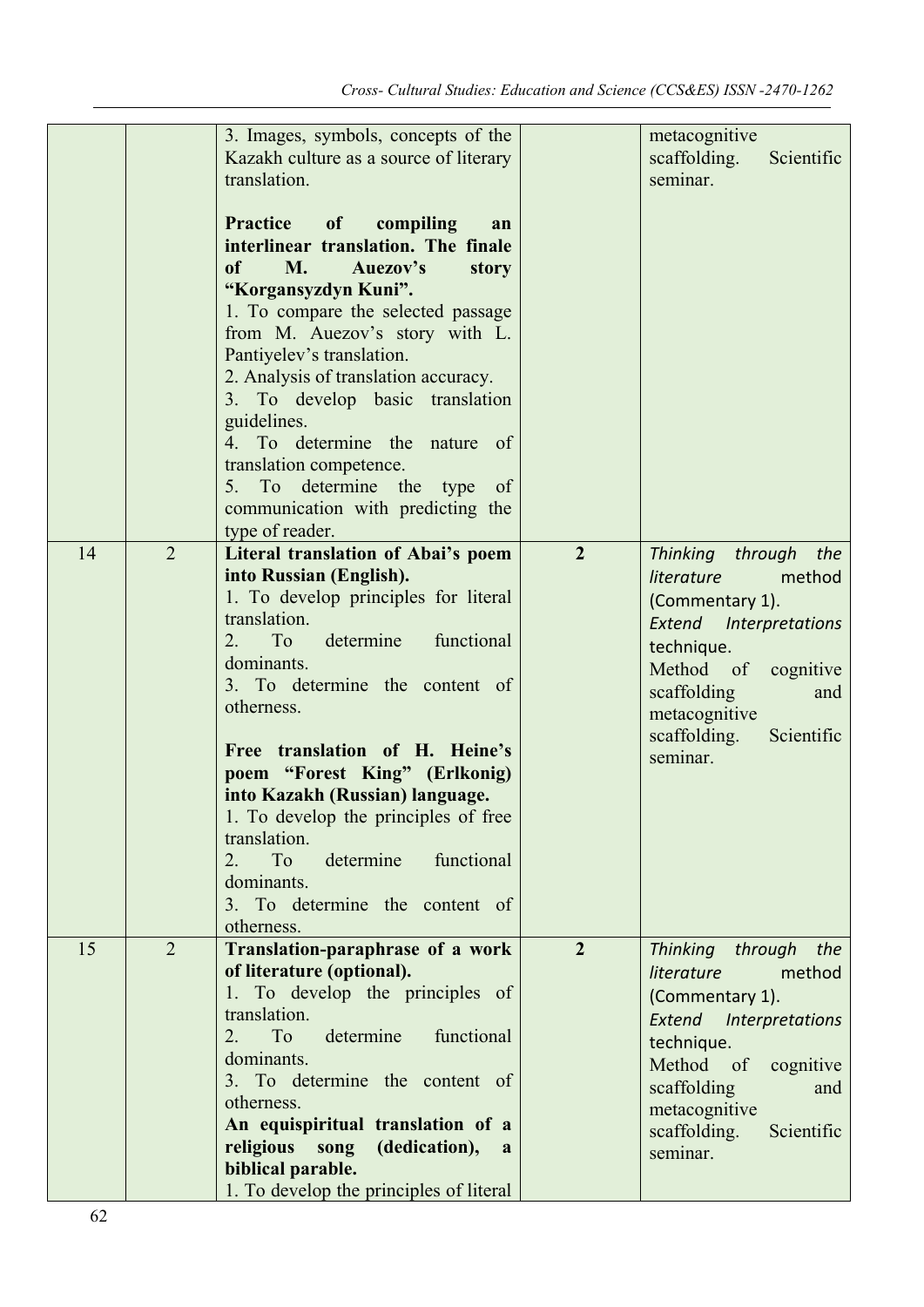|  | dominants.<br>3. To determine the content of<br>otherness.<br><b>TOTAL</b> | 30 |  |
|--|----------------------------------------------------------------------------|----|--|
|  | translation.<br>2. To determine functional                                 |    |  |

Here we propose a model for the correlation of theoretical and practical learning for the integration of the theory and practice of translation in the bachelor's education program.

**Figure 3. 1 The ratio of special disciplines in philological specialties**



### **Translations of Russian classics into Kazakh**

The educational and methodological concept of the education program for training literary translators – from the standpoint of the formation of knowledge and competencies, due to the study of theoretical courses – is built on the assimilation by students of new scientific results. The place of the history of the Russian literature in the education program for training translators is due to the application of the results of the communication theory in the creation of new translations. So, methodologically defining for substantiating the role of the history of the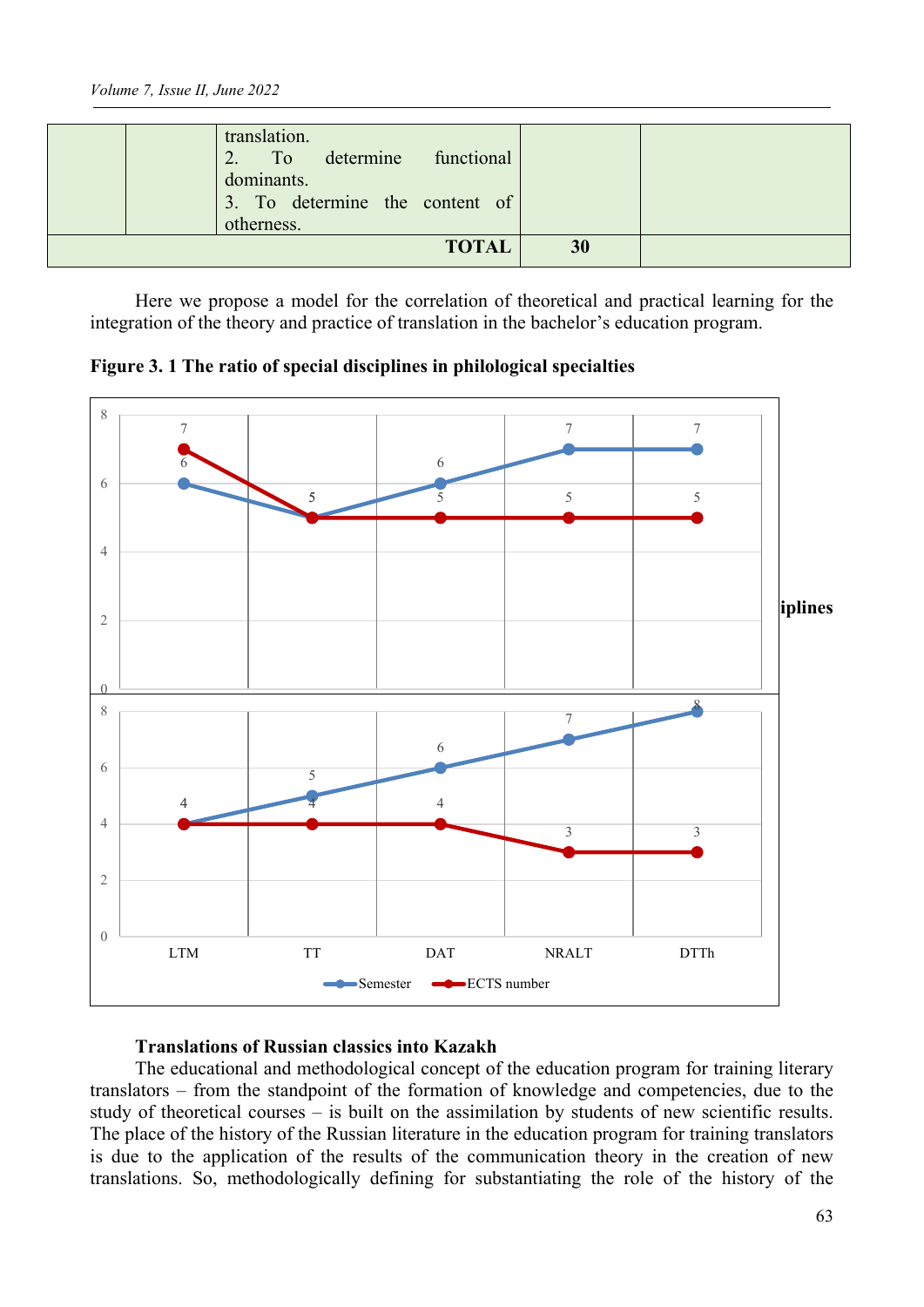Russian literature in training literary translators and the creation of authentic translations of I. Krylov's fable into the Kazakh language is L. Vygotsky's book "Psychology of Art" about the phenomenon of counter-feeling as a combination of two mutually exclusive plans (Vygotsky, 1998). The transfer of language and literary game techniques is the main subject for achieving the authenticity of translation. Here, the structure of the dual eventfulness, which characterizes the comic modality, draws attention to itself. In order to convey comic modality in translation into Kazakh, it is necessary to understand the literary term "double eventfulness" [Tyupa, 2008]. Analysis of the comic modality of Krylov's fable in the known from the XIX and early XX centuries translations of Abai and Baitursynuly – in the aspect of the connection between the translation setting, translation strategy and genre of translation – showed, first of all, the importance of the translator to possess discursive techniques for analyzing the original for authentic literary translation. Secondly, the study of the strategies of a fable as a funny story and a fable-apologist shows, in terms of translation skills and abilities, the ability to convey the game with rhetorical figures. Here, a feature of one of the modern areas of literary translation studies associated with the use of a communicative model of rhetoric is manifested. A look at literary translation from the point of view of its rhetorical essence presupposes that the translator has the tools of rhetorical analysis of a literary text, which make it possible to characterize the effectiveness of communication in the chain "author – translator – reader". The description undertaken by Vygotsky – an aesthetic reaction to Krylov's fable as an explanatory effect of a "subtle poison" – reveals in the genre nature of Krylov's fable signs of both a poetic and a dramatic work [Vygotsky, 1998]. An important and difficult task for the translator of Krylov's fable is reconstruction of identity, description of the rhetorical consciousness (*author – translator – reader*), rhetorical competence of all subjects of the communication chain from the standpoint of the types of emerging associative links.

Authentic translation of A. Pushkin's novel "Eugene Onegin" into the Kazakh language is provided by studies of the epistolary genre [Roginskaya, 2002]. The importance of introducing the history of the Russian literature, translation studies, rhetoric and communication theory into the education program for training literary translators is also evidenced by the results of the analysis of the Kazakh translations of Pushkin's novel. The adaptation of the novel to the consciousness of the recipient of the translation, the transformation of the love correspondence of the characters in translations, starting from Abai Kunanbayev, I. Dzhansugurov to K. Shangytbayev and K. Salykov, shows various variations: from contextual, accurate, equispiritual translation to translation-adjustment as a result of genre transformation. Analysis of the effectiveness of literary translation as a rhetorical communication contributes to the development of literary translators' ideas and competencies about the preference for one or another strategy.

The need for textual work, due to the results of literary translation studies, contributes to the publication of new translations of M. Lermontov's works into the Kazakh language. The importance of the theoretical courses under consideration for training translators of the new formation is evidenced by the relationship between the quality of literary translation and the development of cultural policy. The study of the experience of Abay, the translator of Lermontov, containing the polyvariability of interpretations of the original text and translation strategies, as well as the understanding of such a pattern as the dominance of the Russian poet's literal translation strategy in the translation practice of Kazakh translators, contributes to a deeper understanding of the imagery of the Kazakh language.

### **Conclusion**

The development of an education program for training literary translators differs from the training of general translators. To illustrate the differences and develop educational and methodological foundations, the authors of the article have shown the role of theoretical subjects.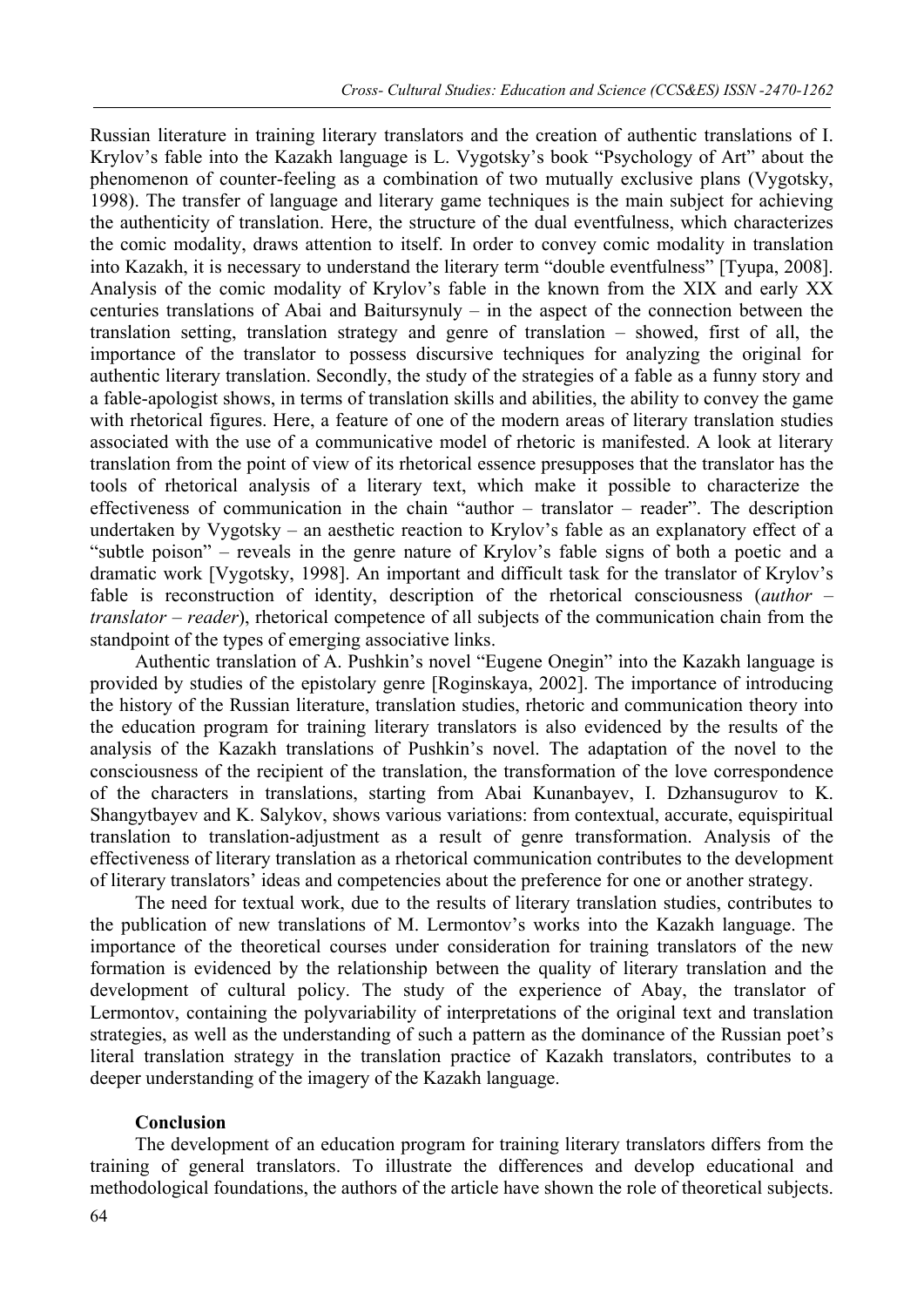Such a model of a specialist is built on the idea of the linguocultural, linguistic and philosophical personality of a literary translator.

The subject of the article is the concepts of *translation reading* and *translation understanding*. The relevance of these concepts as components of the reader's culture is justified, firstly, on the integration of literary criticism, including comparative, translation studies, communication theory and rhetoric into the educational process. This approach focuses on teaching literary comparative studies, descriptive theory of translation, literary translation models and translation transformations. Secondly, the role of *translation reading* and *translation understanding* is illustrated by a syllabus containing an example of solving the problems identified in the article. It convinces in the connection of the results of the educational situation with linguistic and extralinguistic factors. Achievement of didactic tasks in teaching shows the relationship between learning outcomes (LO), expected learning outcomes, topics and questions of practical tasks that require student feedback. The focus of communicative exercises on the design of the student's idio-verbal behavior, the role of empathy for receptive perception and the productive-reflexive nature of educational activity, and the prediction of the educational process as inculturation are substantiated. Thirdly, the formation of translation reading and translation understanding is due to the analysis of translations of other literature into the native language. Such a representation is based on the connection of understanding and interpretation of the communicative and pragmatic potentials of the text. At the same time, in the process of such training, it becomes possible to develop recommendations for achieving the authenticity of literary translation, creating new translations and publishing critically verified editions of translations.

#### **References:**

- 1. Kushnina L.V., Litvinova S.V., Perlova I.V., Permyakova K.V. Interpretiruyushchaya funktsiya perevodcheskogo ponimaniya kak otrazheniye individual'noy perevodcheskoy kartiny mira. // Lingvoritoricheskaya paradigma: teoreticheskiye i prikladnyye aspekty. –  $2019. - N<sub>2</sub> 4. - S. 48-56.$
- 2. Kushnina L.V., Silantyeva M.S. YAzykovaya lichnost' perevodchika v svete kontseptsii perevodcheskogo prostranstva. // Vestnik Permskogo universiteta. – 2010. – № 6 (12). – S. 71-75.
- 3. Skovorodnikov A.P. O soderzhanii ponyatiya "natsional'nyy ritoricheskiy ideal" primenitel'no k sovremennoy rossiyskoy deystvitel'nosti. // Teoreticheskiye i prikladnyye aspekty rechevogo obshcheniya: Nauchno-metod, byulleten' / pod red. A.P. Skovorodnikova. – Vyp. 5. – Krasnoyarsk-Achinsk, 1997. – S. 27-37.
- 4. Prunch E. Puti razvitiya zapadnogo perevodovedeniya. Ot yazykovoy assimetrii k politicheskoy. – M.: R.Valent, 2015. – S. 252-254.
- 5. Shugayeva N.YU., Kormilina N.V. Strategiya perevoda na angliyskiy yazyk govoryashchikh im. N.V. Gogolya. // Vestnik CHGPU im. I.YA. Yakovleva. – 4(84). – S. 151-160.
- 6.. Mel'nik YA.G. K voprosu o neoparadigmaticheskoy interpretatsii konflikta klassicheskoy ritoriki i neoritoriki: diskurs-analiz. // Lingvoritoricheskaya paradigma: teoreticheskiye i prikladnyye aspekty. – 2019. – № 4. – S. 22-27.
- 7. Miloslavskiy I.G. "Tsel" kak kharakteristika lingvisticheskogo issledovaniya. // Vestnik MGU. Seriya "Lingvistika i mezhkul'turnaya kommunikatsiya". – 2017. – №1. – S. 9-23
- 8. Tyupa I.V. Diskursnyy analiz // Tyupa I.V. Analiz khudozhestvennogo teksta. M.: Akademiya, 2008. – S. 273-299.